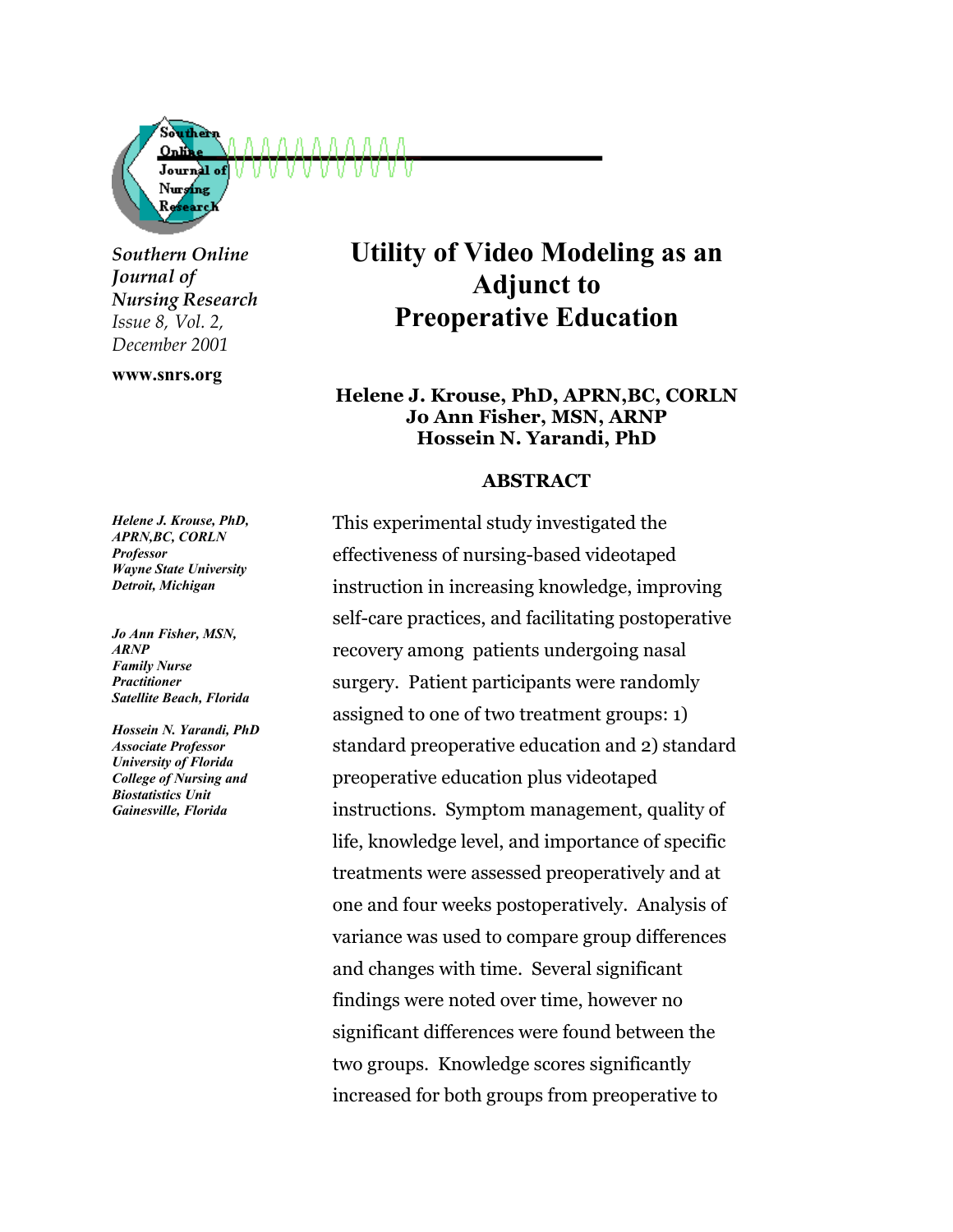postoperative assessments. Values on the quality of life scale significantly improved on one-month follow-up for all patients. Significant increase in knowledge, improved quality of life, and symptom management indicate positive postoperative outcomes for patients. Adequate patient teaching prior to surgery has beneficial effects over the postoperative period. Nursingdesigned patient videotaped instruction in place of individualized nurse-patient teaching could be a cost effective method of preoperative education.

*Key Words: Videotape, Modeling, Patient Education, Postoperative Outcomes, Self Care*

**\_\_\_\_\_\_\_\_\_\_\_\_\_\_\_\_\_\_\_\_\_\_\_\_\_\_\_\_**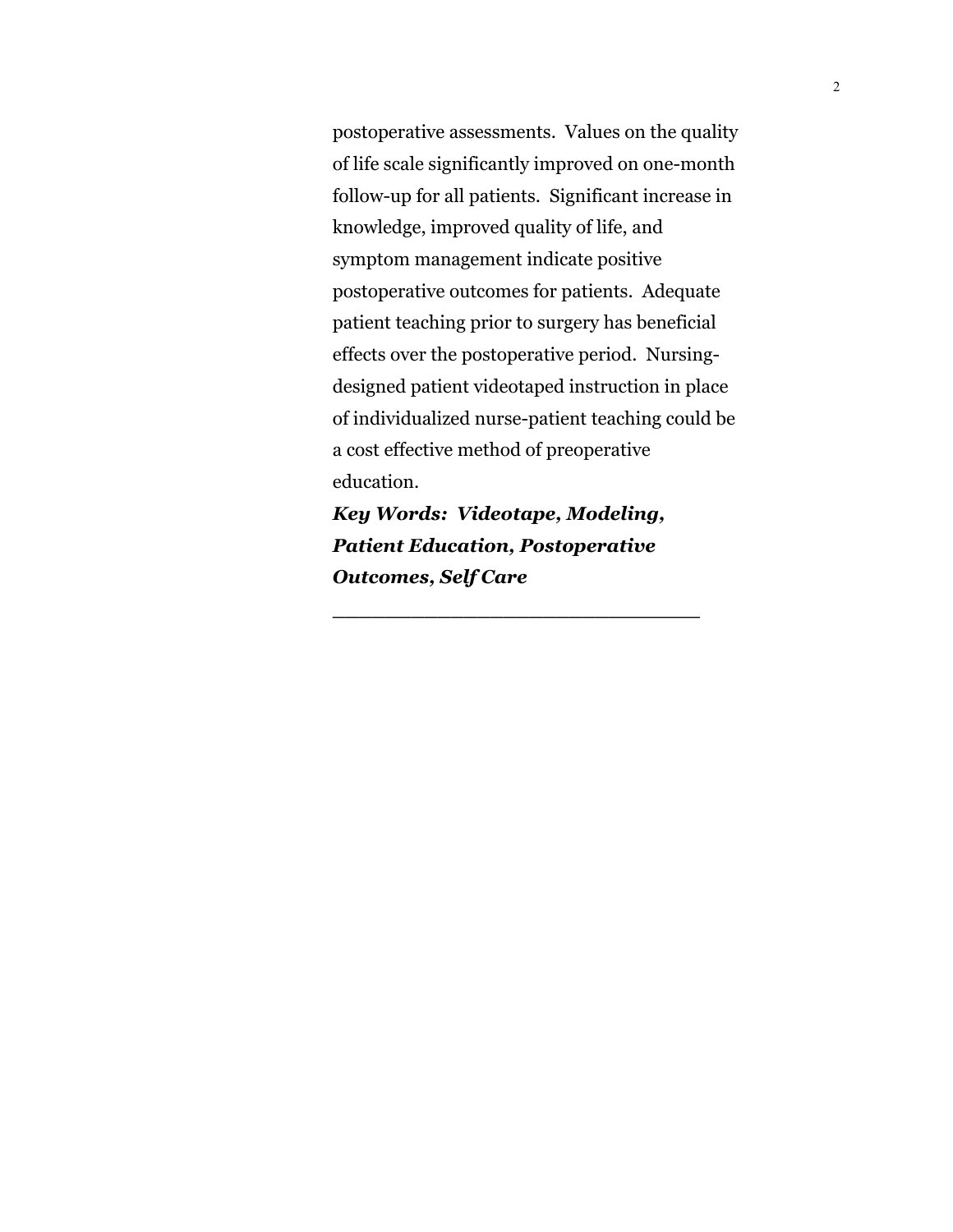**1** Manoukian, P.D., Wyatt, J.R., Leopold, D.A., & Bass, E.B. (1997). Recent trends in utilization of procedures in otolaryngology-head and neck surgery. *Laryngoscope, 107*, 472- 475.

**2** Lindsey, A. M. (1997). Nursing scholarship: Accountability for outcome. *Image: Journal of Nursing Scholarship, 29*, 224.

**3** Lisko, S. A.(1995). Development and use of videotaped instruction for preoperative education of the ambulatory gynecological patient.

## **Utility of Video Modeling as an Adjunct to Preoperative Education**

Changes in the delivery of health care services resulting from technological advances, innovative surgical techniques, and economic and political pressures have promoted an increase in outpatient surgical procedures.**1** Many procedures once performed in traditional hospital settings are now done in ambulatory surgical centers. This transformation in surgical care setting allows only minimal patient-nurse contact time prior to discharge from the facility postoperatively, requiring patients to assume greater responsibility for their own care. Therefore, it is imperative that non-professional caregivers are effectively educated to provide care for themselves or family members so that desired treatment outcomes are achieved.**2** The purpose of this study was to investigate the efficacy of nursing-based "video modeling" materials for patients undergoing nasal and sinus surgery in increasing patient knowledge, improving self-care practices with postoperative care regimens, and facilitating postoperative healing.

Educational materials designed to facilitate information acquisition and practice for patients and caregivers are a priority in nursing care.**3** The current popularity of multimedia presentations suggests that nursing-based videotaped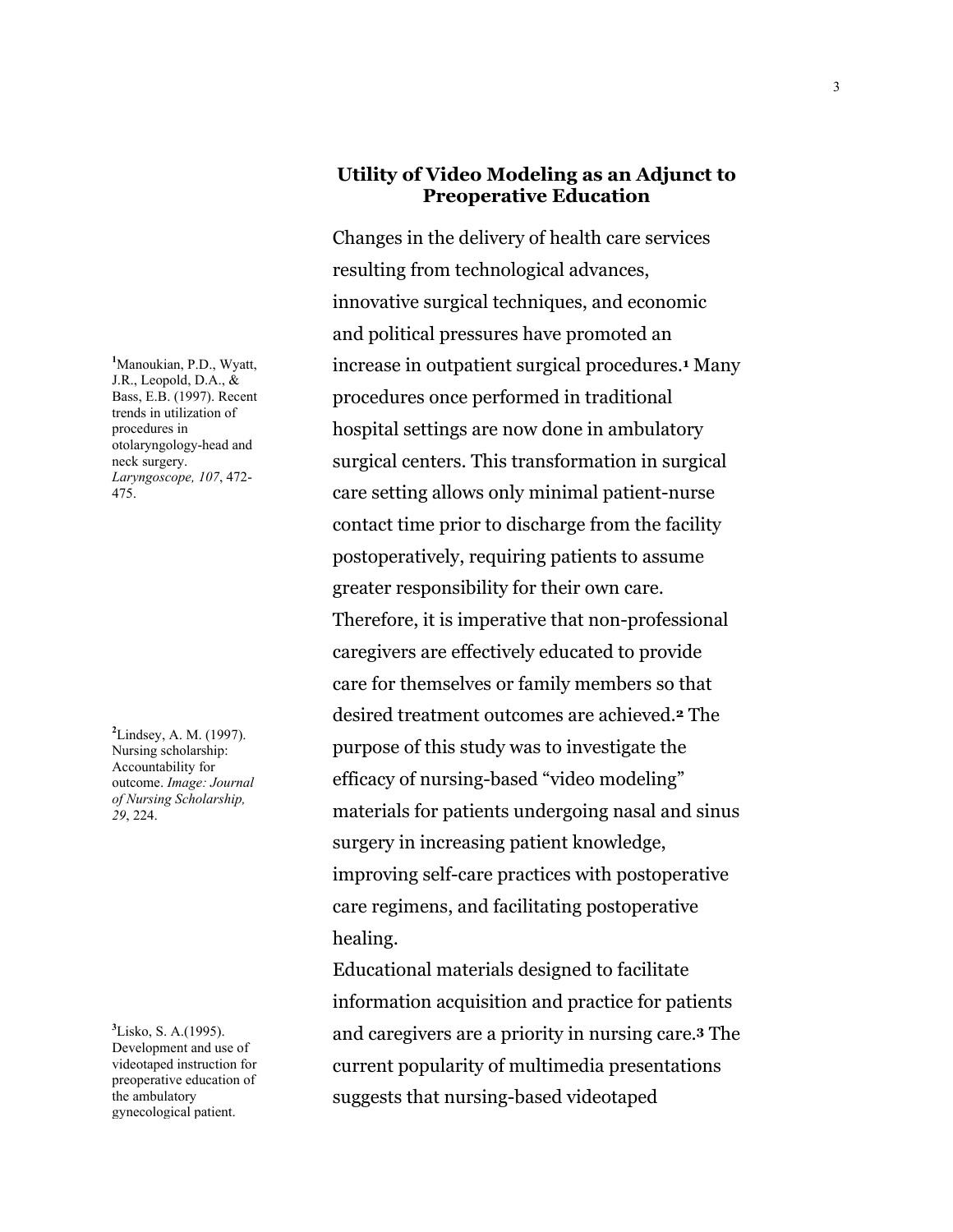gynecological patient. *Journal of Post Anesthesia Nursing, 10*, 324-328.

**4** Courtney, R. & Rice, C. (1997). Investigation of nurse practitioner-patient interactions: Using the nurse practitioner rating form. *Nurse Practitioner, 22*(2), 46-48; 54-57; 60; 65. **5** Yale, E. (1993). Preoperative teaching strategy: Videotapes for home viewing. *AORN Journal, 57*, 901-908.

**6** Gagliano, M. E. (1988). A literature review on the efficiency of video in patient education. *Journal of Medical Education, 63*, 785-792.

**7** Manoukian, 1997.

**8** Kennedy, D. W., Shaman, P., Han, W., Selman, H., Deems, D. A., & Lanza, D. C. (1994). Complications of

instructional materials utilizing "video modeling" can empower patients in self-care practices, thereby improving compliance with postoperative treatment regimens. Video instruction developed by nurses, for use in the office and home, can be an effective method of educating non-professional caregivers in specific practices necessary for self-care or home-care of a family member.**4** Yale**5** found when videotaped instruction is provided in the patient's home, it can be an economical, effective, and convenient way to motivate learning and enhance desired outcomes. Nursing-designed patient educational materials can be powerful tools for enabling patients in performing self-care activities. Video instruction, which combines elements of visualization and video modeling techniques, can be effectively incorporated by nurses to further enhance patient teaching for achieving desired outcomes.**<sup>6</sup>**

The advancement of endoscopic surgery in many surgical specialties has helped to significantly reduce hospitalizations and increase same day surgery.**7** One class of surgery that is now predominately performed on an outpatient basis is nasal and sinus surgery. Sinus surgical procedures are among the most common operations performed in the United States, with over 200,000 cases completed yearly.**8**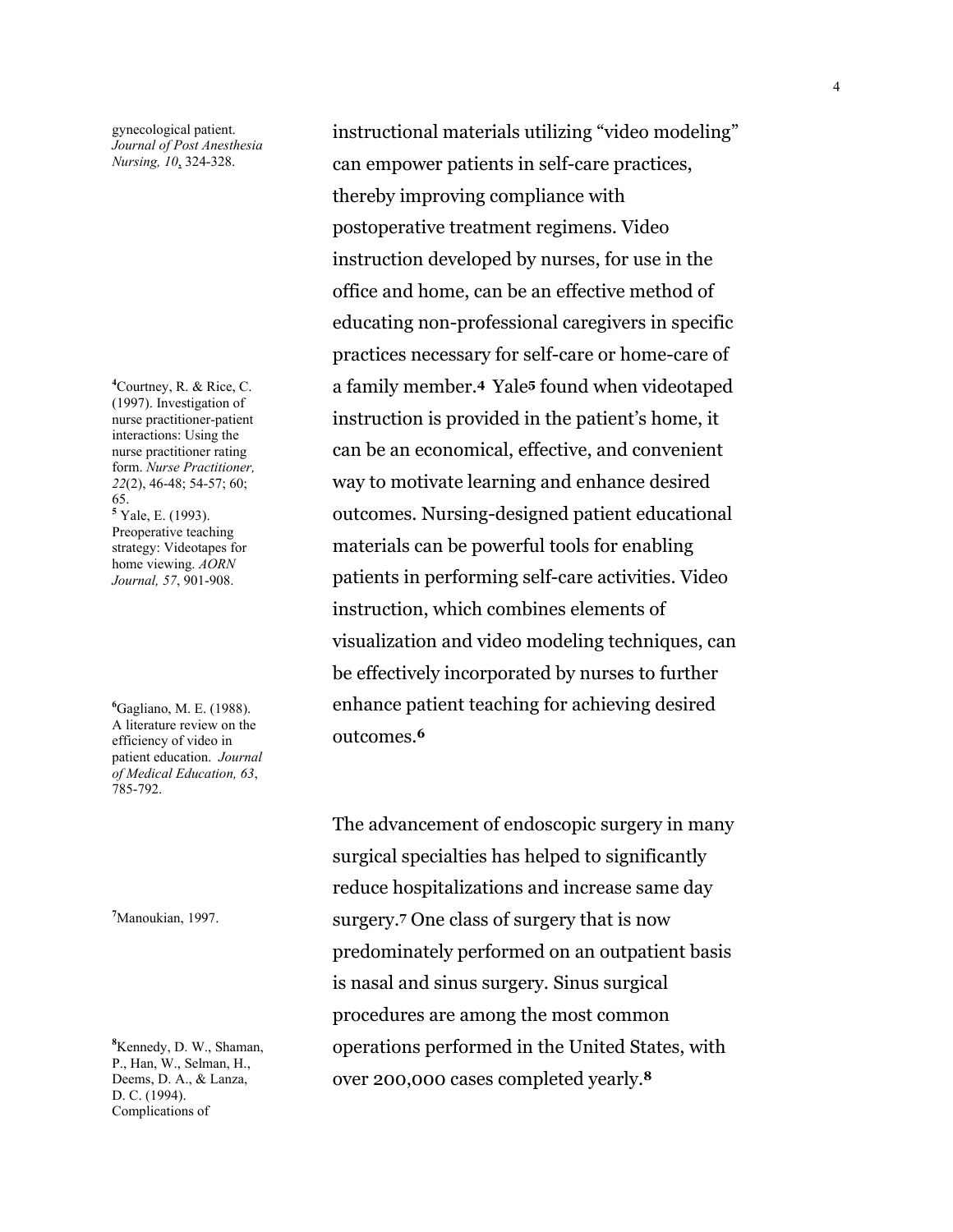ethmoidectomy: A survey of fellows of the American Academy of Otolaryngology-Head and Neck Surgery. *Otolaryngology-Head and Neck Surgery, 111,* 589- 599.

**9** Krouse, H. J., Krouse, J. H., & Christmas, D.A. (1997). Endoscopic sinus surgery in otorhinolaryngology nursing using powered instrumentation. *ORL-Head and Neck Nursing, 15* (2), 22-26.

**<sup>10</sup>**Schapira, M. M., Meade, C., & Nattinger, A. B. (1997). Enhanced decision-making: The use of a videotape decision-aid for patients with prostate cancer. *Patient Education and Counseling, 30*, 119- 127. **<sup>11</sup>**Robertson, C., Gatchel, R. J., & Fowler, C. (1991). Effectiveness of a videotaped behavioral intervention in reducing anxiety in emergency oral surgery patients*. Behavioral Medicine, <sup>17</sup>*(2), 77-85. **<sup>12</sup>**Deane, F. P., Spicer, J., & Leathem, J. (1992). Effects of videotaped preparatory information on expectations, anxiety, and psychotherapy outcomes*. Journal of Consulting and Clinical Psychology, 60,* 980-984.

**<sup>13</sup>**Streiff, L. D. (1986). Can clients understand our instructions? *Image:* 

For patients undergoing nasal and/or sinus surgery, standard patient education involves the use of verbal instructions by physicians and nurses, often delivered during a brief session prior to the day of surgery.**9** Patient memory of these instructions is often inadequate due to anxiety and feelings of uncertainty. Videotapes for patient education have enhanced assimilation of information and short-term knowledge.**<sup>10</sup>** Educational videotapes have also been useful in decreasing patients' anxiety prior to procedures and psychotherapy.**11,12** Instructional material can be standardized by using videotapes, assuring the same content for all patients. Patients may also require reinforcement of information and can view the tape on multiple occasions. Patient instructional sheets or pamphlets are frequently used but are often written at a reading level that many individuals cannot comprehend.**13** An important benefit of

i id ti di id ti ti lida e si ti lida e si ti lida e si ti lida e si ti lida e si ti lida e si ti lida e si ti<br>Ida e si ti lida e si ti lida e si ti lida e si ti lida e si ti lida e si ti lida e si ti lida e si ti lida e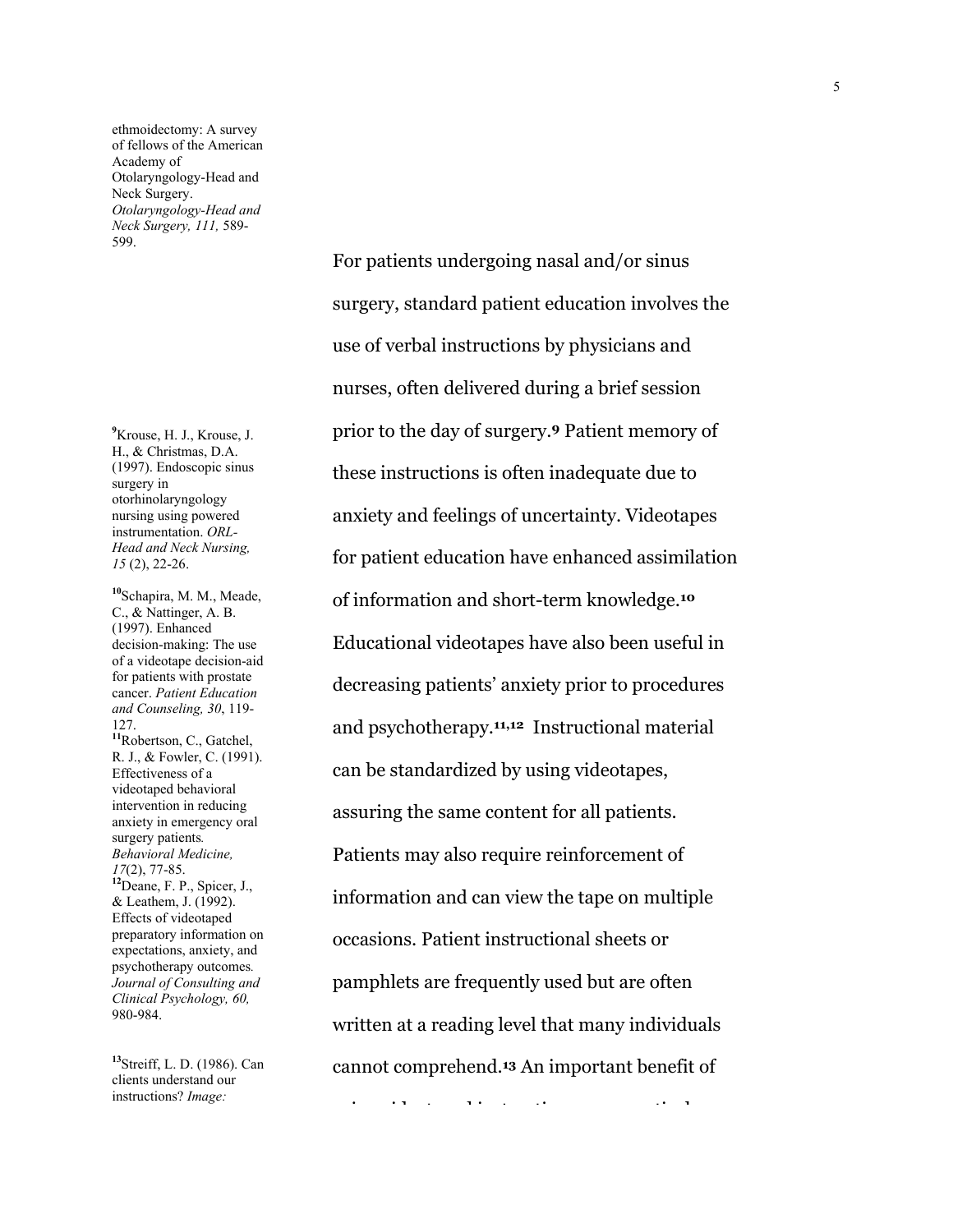*Journal of Nursing Scholarship, 18,* 48-52.

**<sup>14</sup>**Meade, C. D. (1996). Producing videotapes for cancer education: Methods and examples. *Oncology Nursing Forum, 23,* 837- 846.

using videotaped instructions preoperatively, therefore, is the enhancement of learning in patients with low literacy skills and in elderly patients who have visual difficulties in reading small printed documents.**14** Use of nursedeveloped videotaped instruction can also be beneficial and cost effective in delivering standardized information to more patients in a timely manner.

Patients who adhere to prescribed postoperative regimens of medical and nursing therapies following nasal and sinus surgery may have better outcomes and therefore more positive long-term benefits related to their quality of life than patients who fail to follow these recommendations. Adherence to these protocols can be less than optimal, especially as the period of time following surgery lengthens. Since failure to continue these treatments and prescription medications can lead to decreased symptomatic relief and the need for recurrent surgical intervention, strategies that increase patient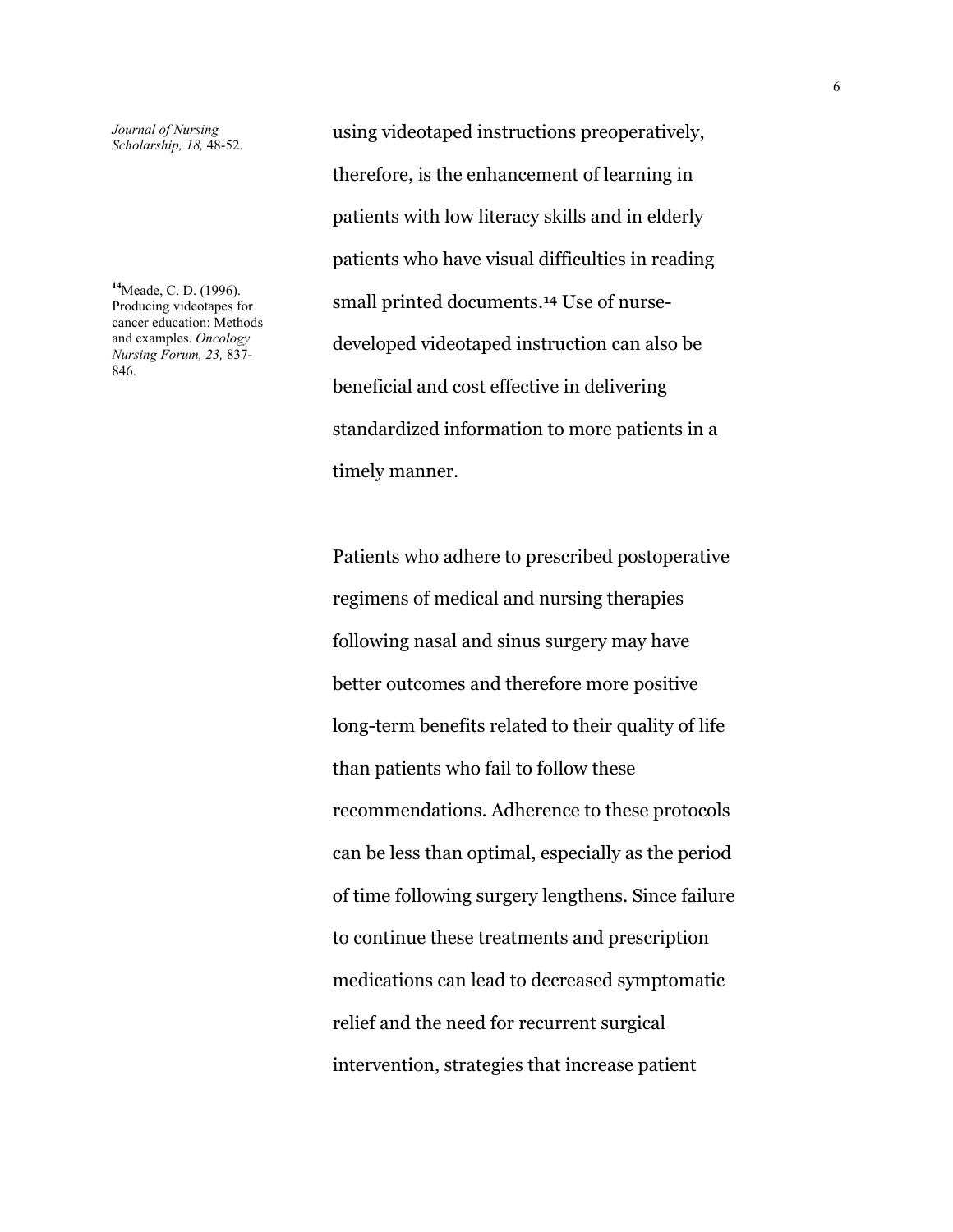adherence would have both short-term and longterm implications in improving patient

care.**<sup>15</sup>**

**<sup>15</sup>**Larsen, K. & Tos, M. (1994). Clinical course of patients with primary nasal polyps. *Acta Otolaryngologica, 114,* 556-559.

**Theoretical Framework**

Bandura's Social Cognitive Theory provides a framework for understanding the use of video modeling to improve specific postoperative behaviors by patients. According to social cognitive theory, behavioral competencies, social competencies, and cognitive skills, are acquired through observational learning. The individual observes the modeled event and forms a cognitive construct, which shapes future behavior. Through the representation of the model, the individual observes benefits of the modeled procedure and is motivated to match behavior to that of the observed individual.**<sup>16</sup>**

Learning through vicarious experiences, such as modeling, can promote feelings of self-efficacy regarding these specific behaviors.**17** Desired skills and acquisition of knowledge can be

**<sup>16</sup>**Bandura, A. (1986). *Social Foundations of Thought and Action: A Social Cognitive Theory.* Englewood Cliffs, New Jersey: Prentice-Hall.

**<sup>17</sup>** Bandura, A. (1997). *Self-Efficacy: The Exercise of Control.* New York: W.H. Freeman.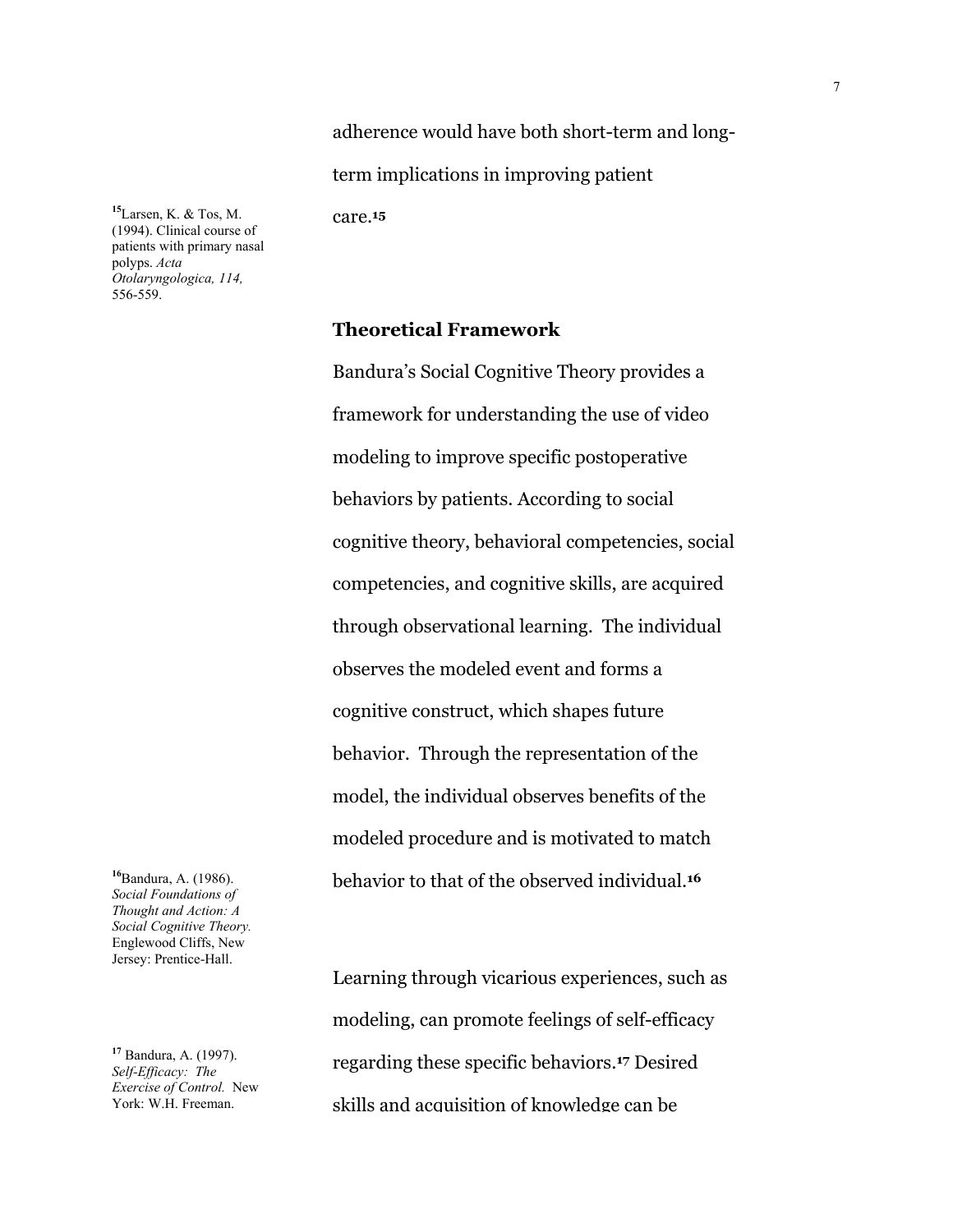skills and acquisition of knowledge can be effectively taught through observation of proficient models demonstrating these behaviors.**<sup>18</sup>**

**Video modeling**

**<sup>18</sup>**ibid, p.91

One of the strongest benefits of videotaped presentations is the process of "behavioral modeling" or "video modeling." This "video modeling" involves demonstrating desired behaviors, outcomes, and attitudes through <sup>19</sup>Gagliano, 1988 **active, visual representations.<sup>19</sup> Video modeling** allows the viewer to identify with the model performing the activity, as well as perceiving that one is also capable of effectively engaging in **<sup>20</sup>**ibid. similar behaviors. According to Gagliano,**20** video modeling is one of the strongest benefits in using videotaped presentations. Incorporation of "video modeling" into postoperative nursing care for patient use at home can prepare patients to effectively care for themselves in order to decrease complications and promote healing after surgery. Patients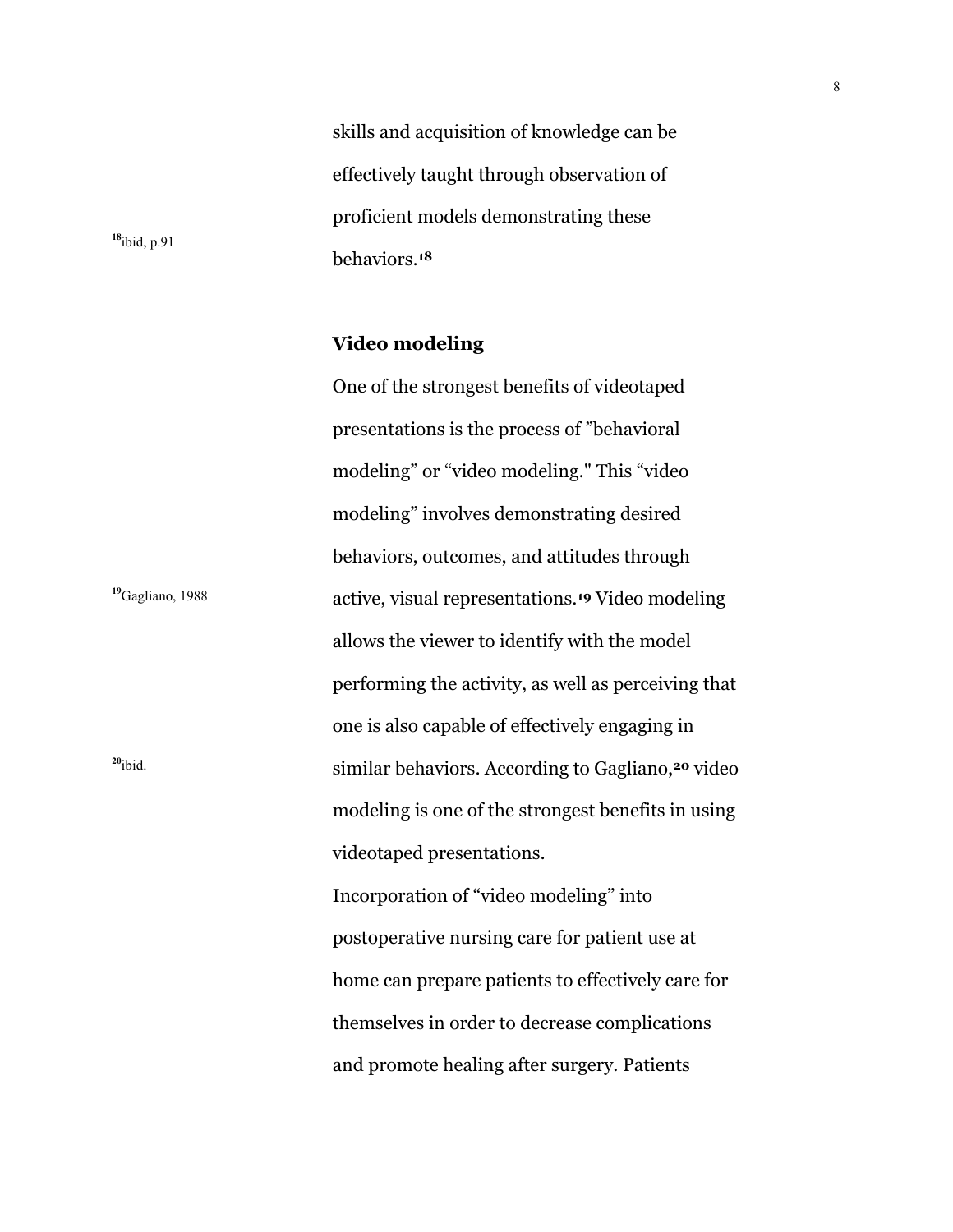**<sup>21</sup>**Minton, P. N. (1983). Videotape instruction: An effective way to learn. *Rehabilitation Nursing, 8* (3), 15-17.

**<sup>22</sup>**Courtney, 1997

**<sup>23</sup>**Lin, P. C., Lin, L. C., & Lin, J. J. (1997). Comparing the effectiveness of different educational programs for patients with total knee arthroplasty. *Orthopaedic Nursing, 16,* 43-49.

**<sup>24</sup>**McDaniel, R.W. & Rhodes, V. A. (1998). Development of a preparatory sensory information videotape for women receiving chemotherapy for breast cancer. *Cancer Nursing, 21,*143-148.

**<sup>25</sup>**Krouse, H. J. (2001). Video modelling to educate patients. *Journal of Advanced Nursing, 33,*748-757*.*

requiring additional reinforcement of information can view the tape on multiple occasions at their own convenience.**21** Video instruction developed by practitioners has been shown to be effective in reinforcing patient teaching.**22** A quasi-experimental study conducted on patients undergoing total knee arthroplasty revealed that patients receiving videotaped postoperative exercises performed these exercises more regularly and with greater accuracy than a non-video control group.**23** In another study, coping skills and self care behaviors demonstrated on videotapes were found to be effective in assisting patients to anticipate and manage sensations associated with chemotherapy.**<sup>24</sup>**

An integrative research review on video modeling and patient education concluded that video modeling can be an effective way to educate patients in several ways.**25** Videotapes were useful in educating individuals about the various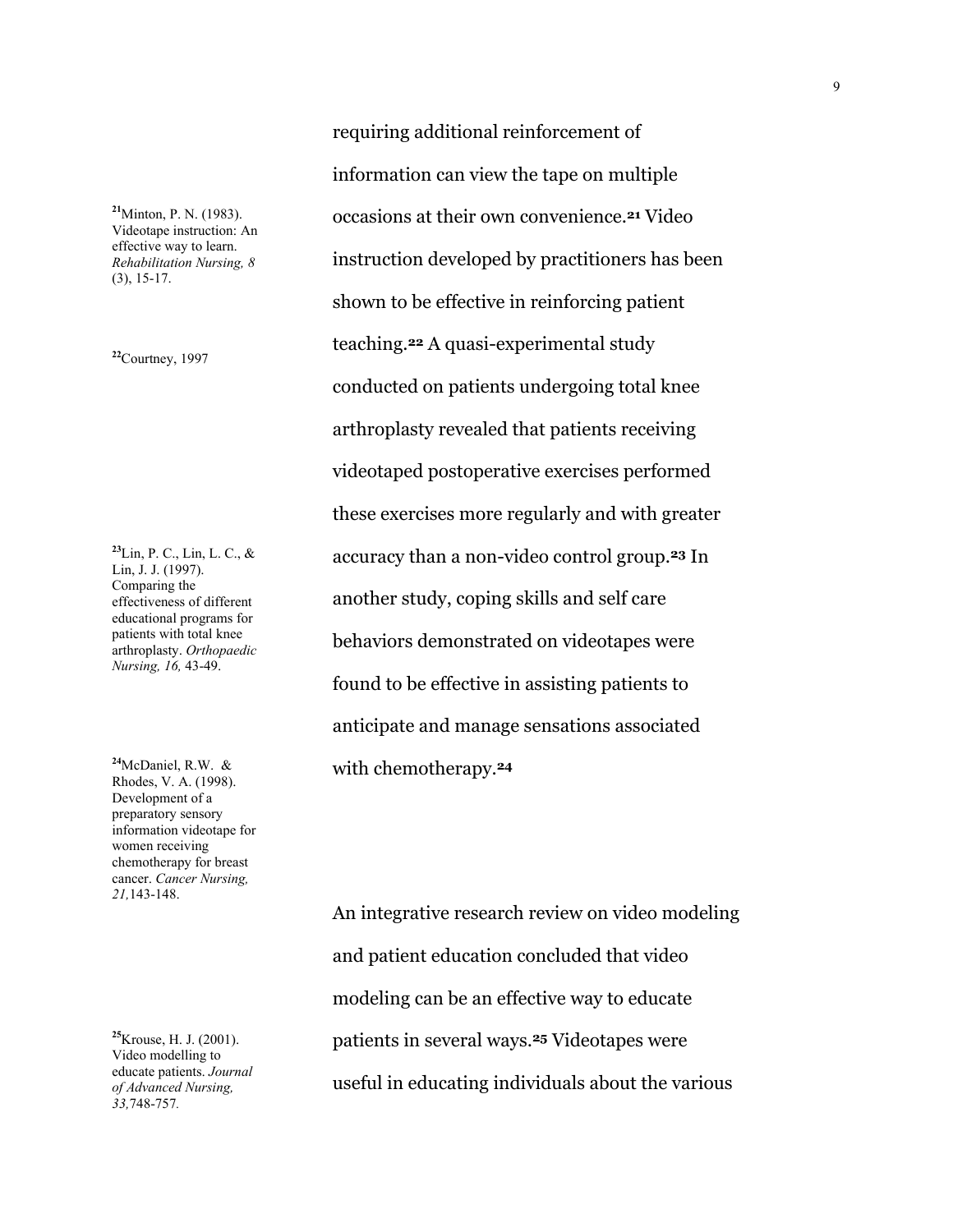risks and benefits of specific treatment options. Preparatory videotapes using video modeling were also beneficial in reducing anxiety and physiological arousal prior to medical procedures. Video modeling was also effective in increasing the rate of performing specific self-<sup>26</sup>ibid. **care practices and desired behaviors.**<sup>26</sup> Videotapes incorporating video modeling behaviors should facilitate patient acquisition of specific behaviors in order to perform postoperative care regimens with greater proficiency and consistency. The ultimate goal of postoperative care and performance of desired behaviors is to improve surgical outcomes, reduce complications, and promote healing,**<sup>27</sup>** thereby enhancing one's quality of life.

**<sup>27</sup>**Krouse, H. J. (1997). Nursing care of the patient undergoing powered endoscopic sinus surgery. In J. H. Krouse & D. A. Christmas (Eds.). *Powered endoscopic sinus surgery* (pp.111-121). Baltimore: Williams & Wilkins.

> The following hypotheses were tested in this study: Patients receiving the nursing-based videotape instruction at home in combination with standard preoperative patient teaching: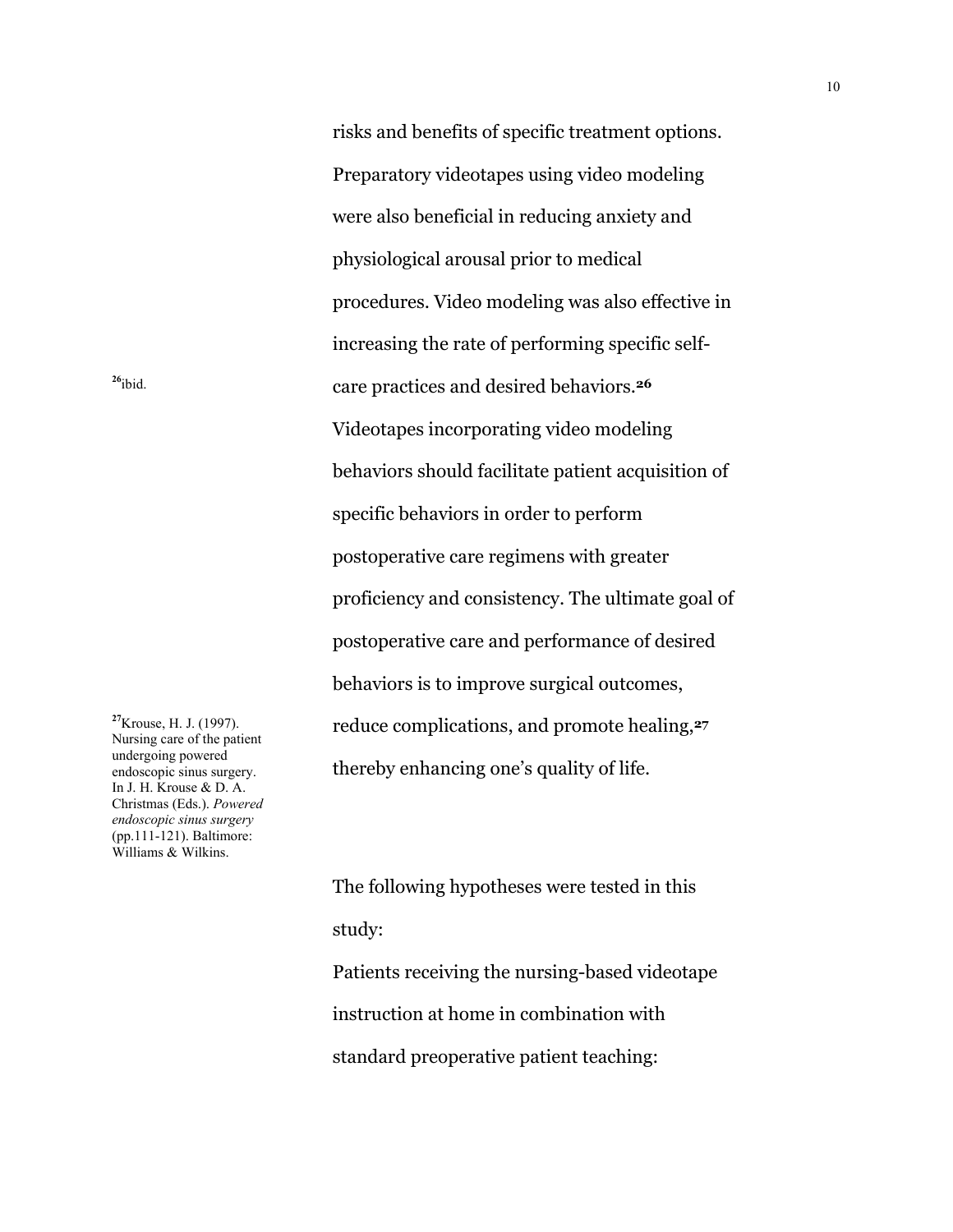- H1: demonstrate greater knowledge of postoperative care following nasal and sinus surgery than patients receiving only standard preoperative instruction;
- H2: indicate greater perception of the importance of elements of the postoperative regimen of care following nasal and sinus surgery than patients receiving only standard preoperative instruction;
- H3: perceive less disability and have better scores on a quality of life scale following nasal and sinus surgery than patients receiving only standard preoperative instruction;
- H4: experience better postoperative healing than patients receiving only standard preoperative instruction.

### **Methods**

*Design***.** The study involved a two-group experimental design. Patients undergoing nasal or sinus surgery were randomly assigned to one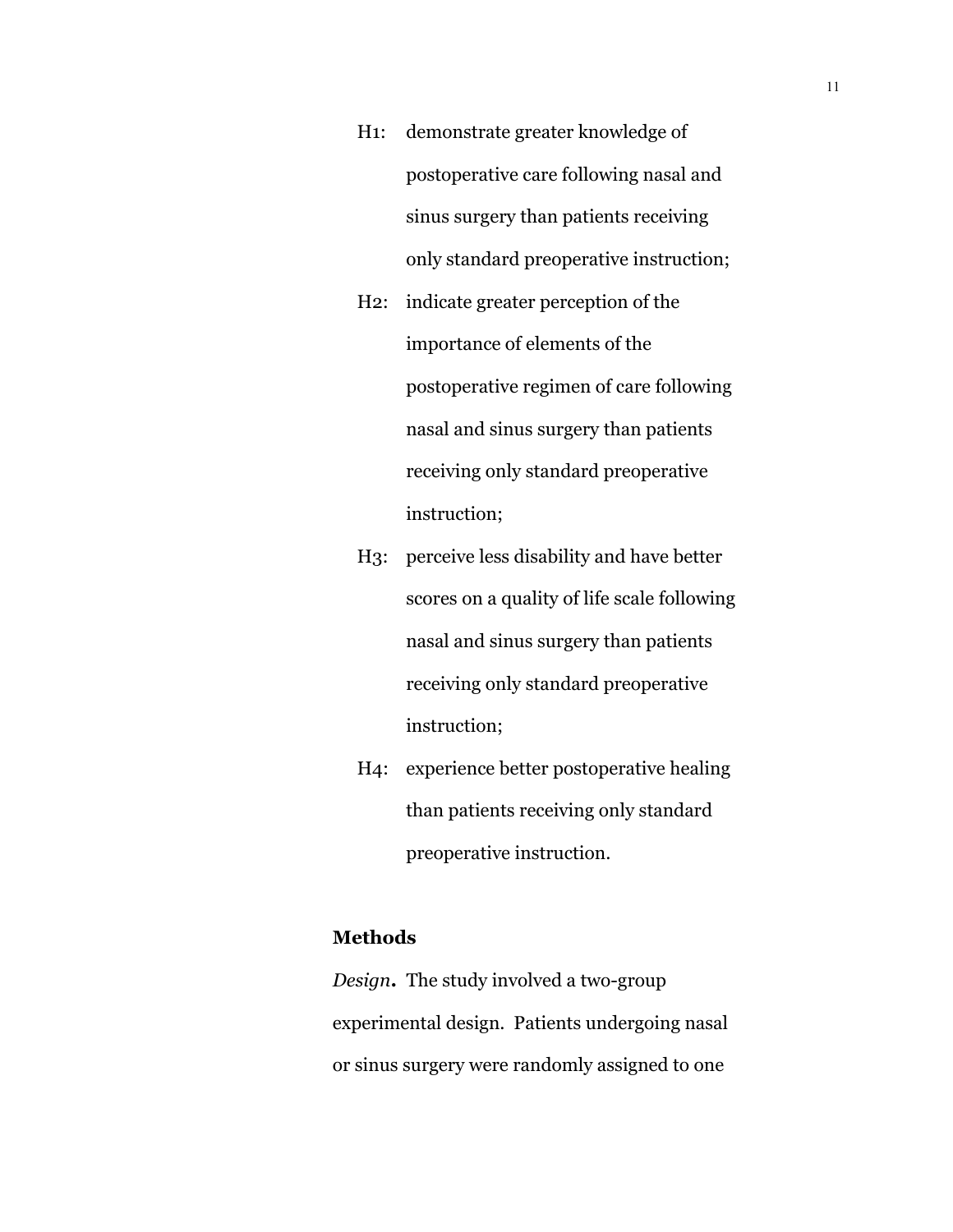of two treatment groups. The control group received standard preoperative teaching in the office prior to surgery. The experimental group received the standard preoperative teaching plus a videotape demonstrating specific postoperative care measures. Subjects completed several questionnaires preoperatively and postoperatively during week one and week four. *Sample.* The final sample consisted of 52 patients undergoing nasal or sinus surgery. Twenty-eight subjects were in the experimental group and twenty-four were in the control group. Initially 60 subjects were enrolled and randomly assigned to one of the two treatment groups. A total of eight subjects, four in each group, did not return for the final one-month follow-up, even after being contacted several times by the nurse, and were therefore excluded from final data analysis. Patients in a private otolaryngology practice, who were undergoing nasal and/or sinus surgery between September 1998 through June 1999, were invited to participate in the study. The researcher invited all eligible patients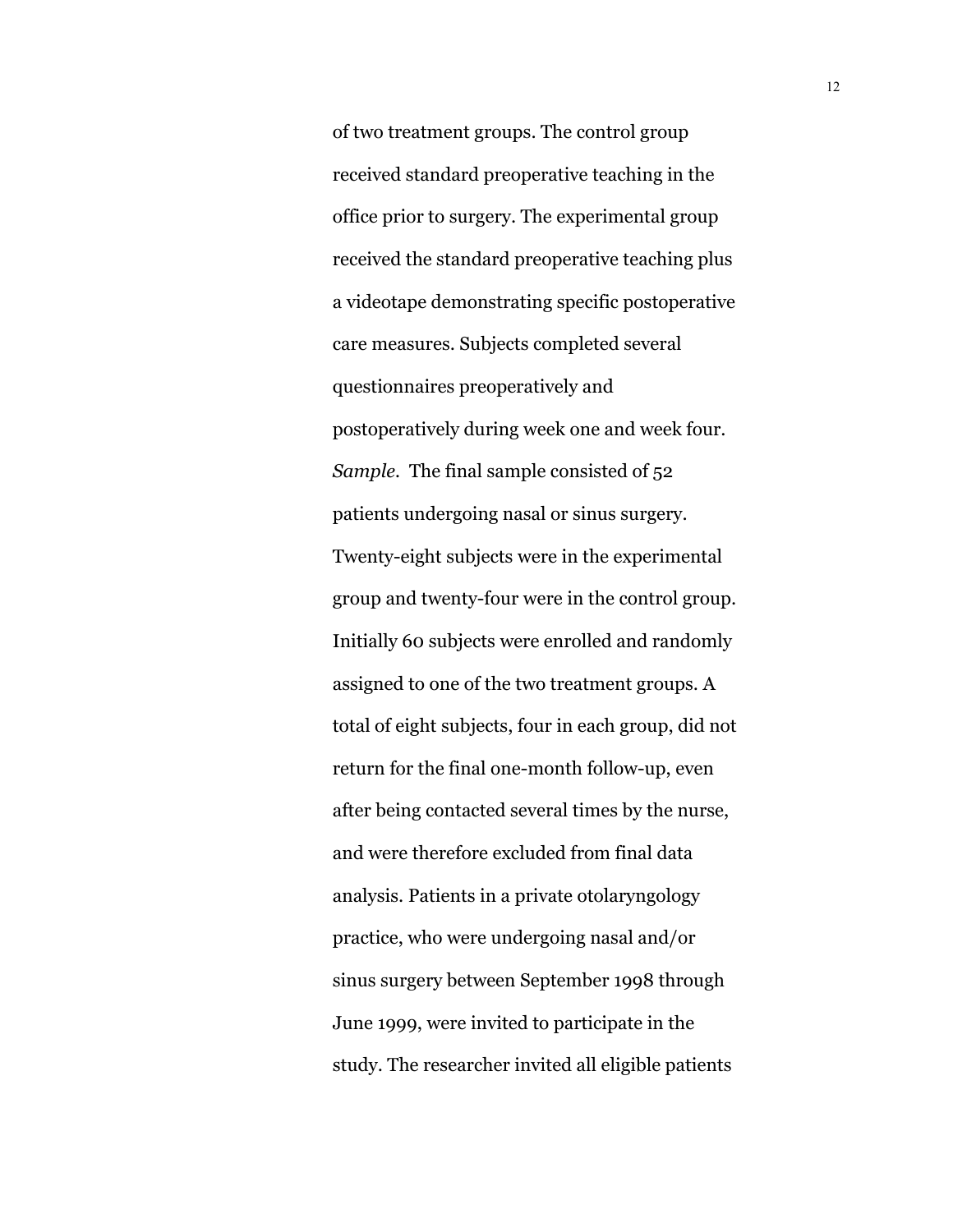to participate in the study at the time of their preoperative visit. None of the patients who were asked to participate declined and each person was enrolled in the study. All subjects enrolled in the study indicated that they had access to a VCR player at home.

The sample consisted of 32 men and 20 women ranging in age from 18 to 86 years (*M*=53.9; *SD*=17.3) with similar distributions in both groups. Of these subjects, 27% had undergone previous nasal or sinus surgery and only 17% were smokers. A third of the subjects indicated that they had a positive history for allergies. There were no significant differences on demographic characteristics between the two groups as illustrated in Table 1.

*Instruments*. Collection of demographic information on each subject involved completion of standard health history and allergy history forms currently in use in the office. A tool to measure knowledge level (*Knowledge Index*)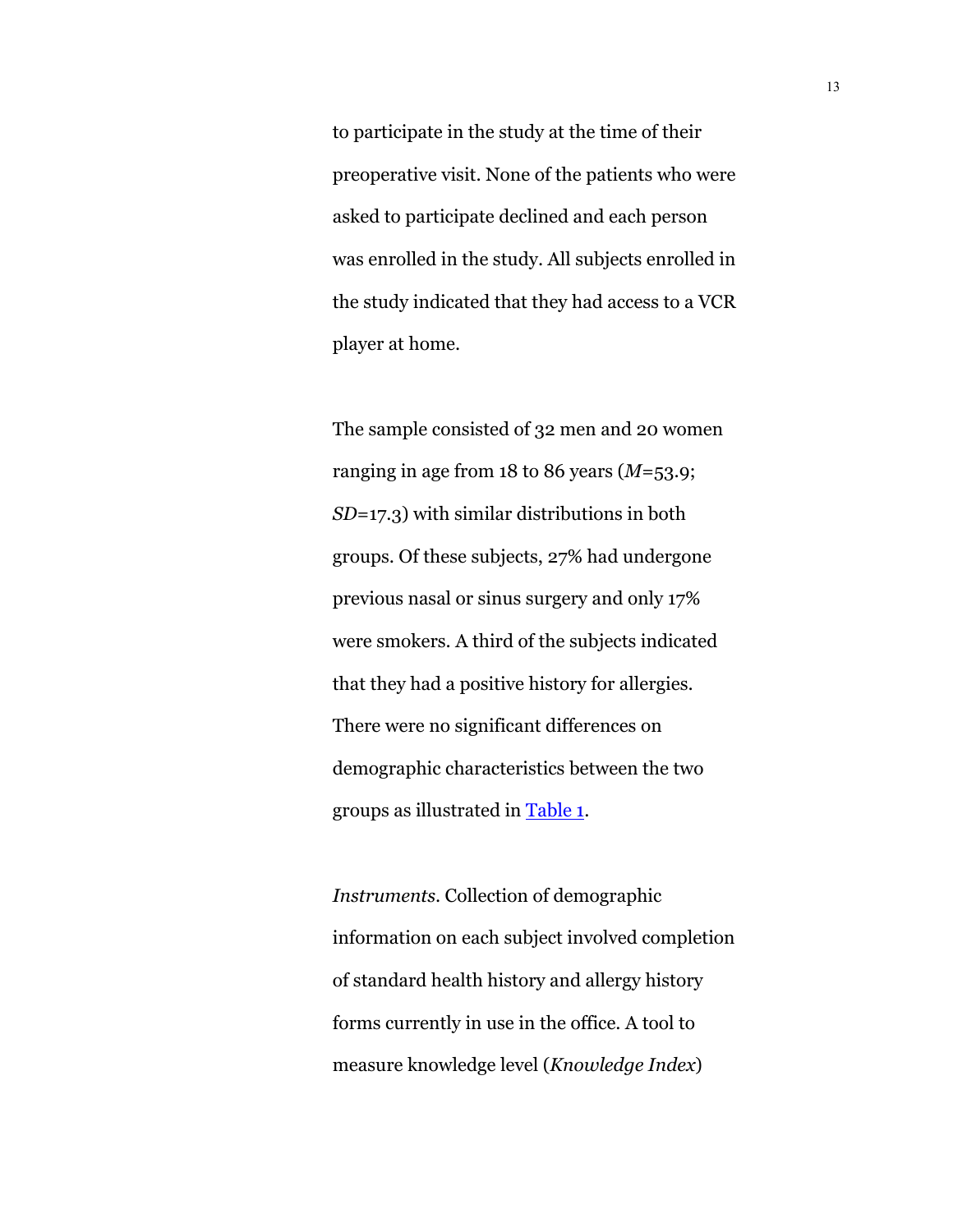concerning postoperative practices and care was developed by the investigator based on standard preoperative teaching materials. This instrument consists of 20 true-false questions about the postoperative recovery period and related care. It assesses a person's understanding of what normally occurs postoperatively, how to care for the surgical area, and "Do's and Don'ts." Scores on the *Knowledge Index* are computed as the sum of the number of correct answers on the tool. An initial pool of 60 questions was developed by the researcher based on the standard preoperative instruction for patients undergoing nasal and sinus surgery. Three experienced otolaryngology nurses then independently selected the 30 items they felt best represent elements of the postoperative knowledge base for surgical patients. The 20 items that consistently reflected the opinions of these three nurses were then included as the final *Knowledge Index*. A Cronbach Alpha coefficient of the *Knowledge Index* was computed to estimate the internal consistency of this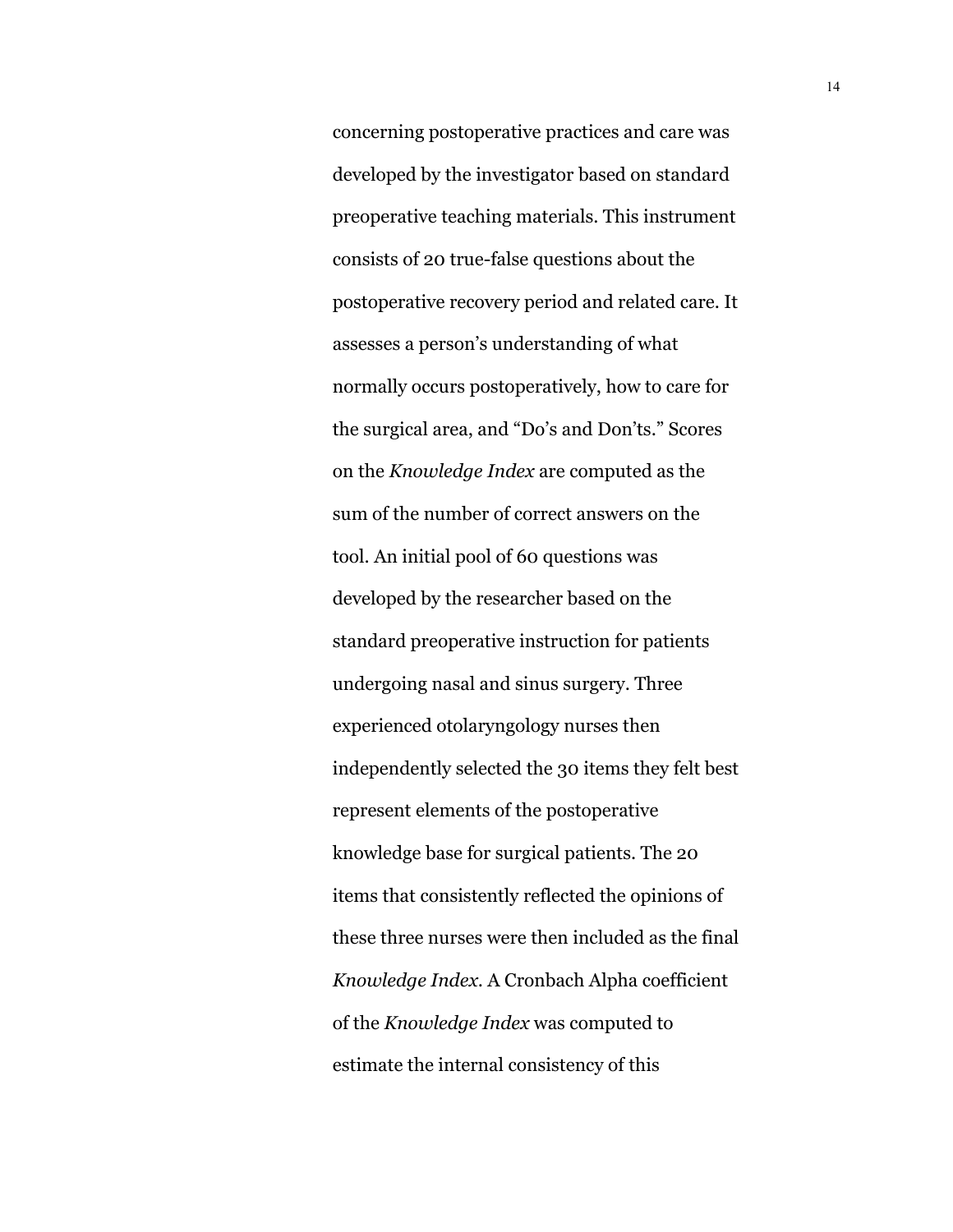instrument. An  $\alpha$  coefficient of 0.74 was obtained. This initial test of reliability suggests that the instrument has good initial internal consistency.

The *Sinus Treatment Follow-Up Scale* (STFS), an instrument developed by Krouse & Krouse,**<sup>28</sup>** consists of a 20-item self-report questionnaire in which subjects are asked to rate the importance of various practices and treatments that they used during their postoperative recovery period. The STFS is an interval scale that utilizes a fourpoint rating ranging from  $o - 3$ , with 0 meaning "not important" to 3 meaning "very important." Mean scores can be computed based upon rated importance given to each item. An outside practitioner in the field of otolaryngology reviewed items included on the tool. Previous use of the scale with a population of sinusitis patients and normal individuals revealed that it was able **<sup>29</sup>**ibid. to discriminate between these groups.**<sup>29</sup>**

The *Rhinosinusitis Disability Index* (RSDI),

d l d b B i d S i **<sup>30</sup>** i l b l

**<sup>28</sup>**Krouse, H. J. & Krouse, J. H. (1999). Complementary therapeutic practices in patients with chronic sinusitis. *Clinical Excellence for Nurse Practitioners, 3*(6), 346- 352.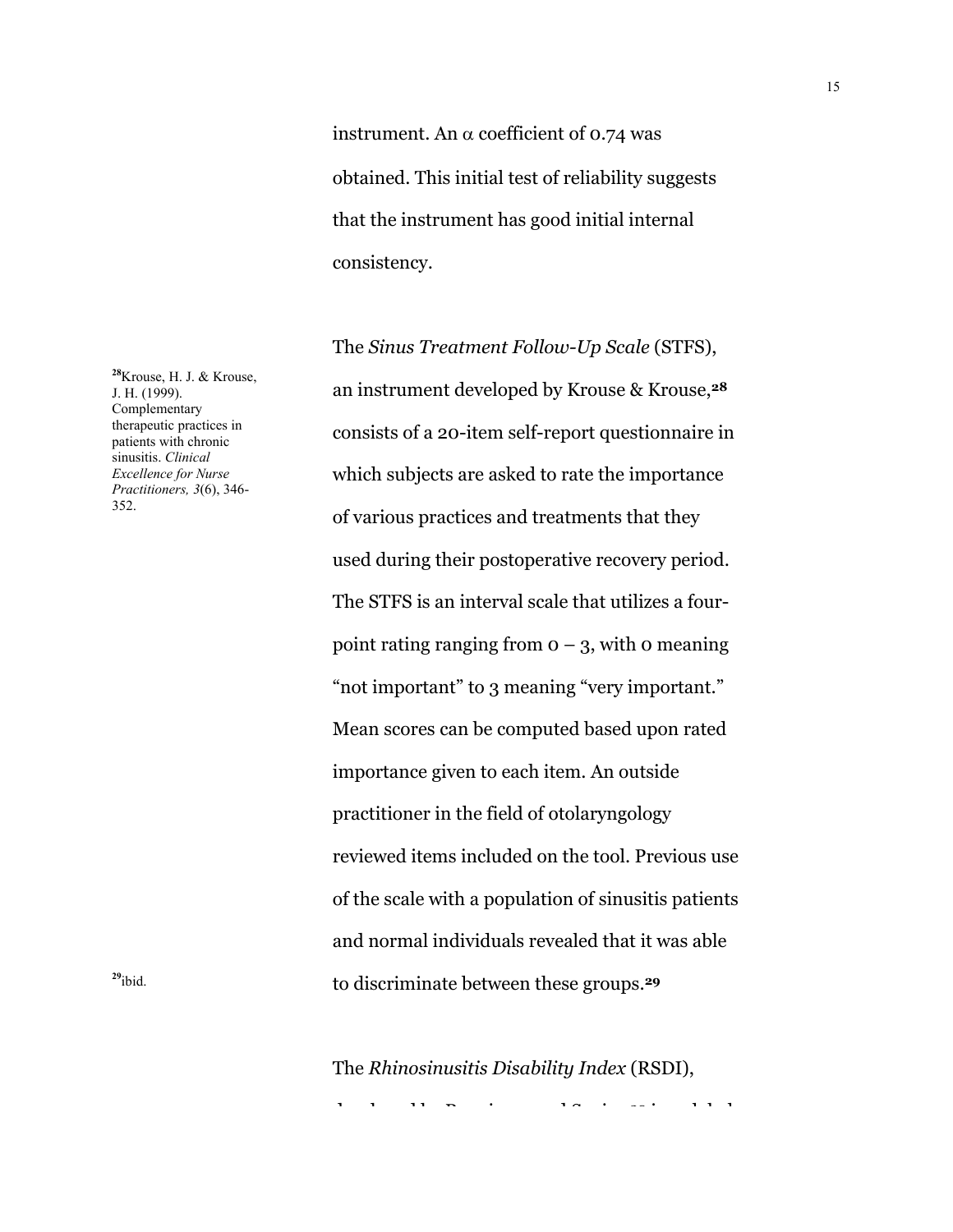**<sup>30</sup>**Benninger, M. S. & Senior, B. A. (1997). The development of the Rhinosinusitis Disability Index. *Archives of Otolaryngology-Head and Neck Surgery, 123,* 1175- 1179.

developed by Benninger and Senior,**30** is a global quality-of-life measurement tool for patients with sinusitis consisting of 30 items which are selfrated by patients. It has been validated as an instrument in measuring not only the physical component of nasal and sinus disease, but the functional and emotional impact of the diseases as well. Factor analytic procedures were used to extract three subscales—physical, emotional, and functional—with good utility as an index of the construct validity of the tool. The RSDI has been shown to discriminate well between patients and controls, with a significance of .01 or less, also an **<sup>31</sup>**ibid. indicator of its validity.**<sup>31</sup>**

> Healing was assessed through an examination of the surgical site in the nasal and sinus cavities by the surgeon, who was blind to the subject's assigned treatment group. The endoscopic rating involved an objective assessment of the nasal cavity on four separate factors: nasal discharge, nasal edema, nasal crusting, and nasal obstruction. Each of the four factors was graded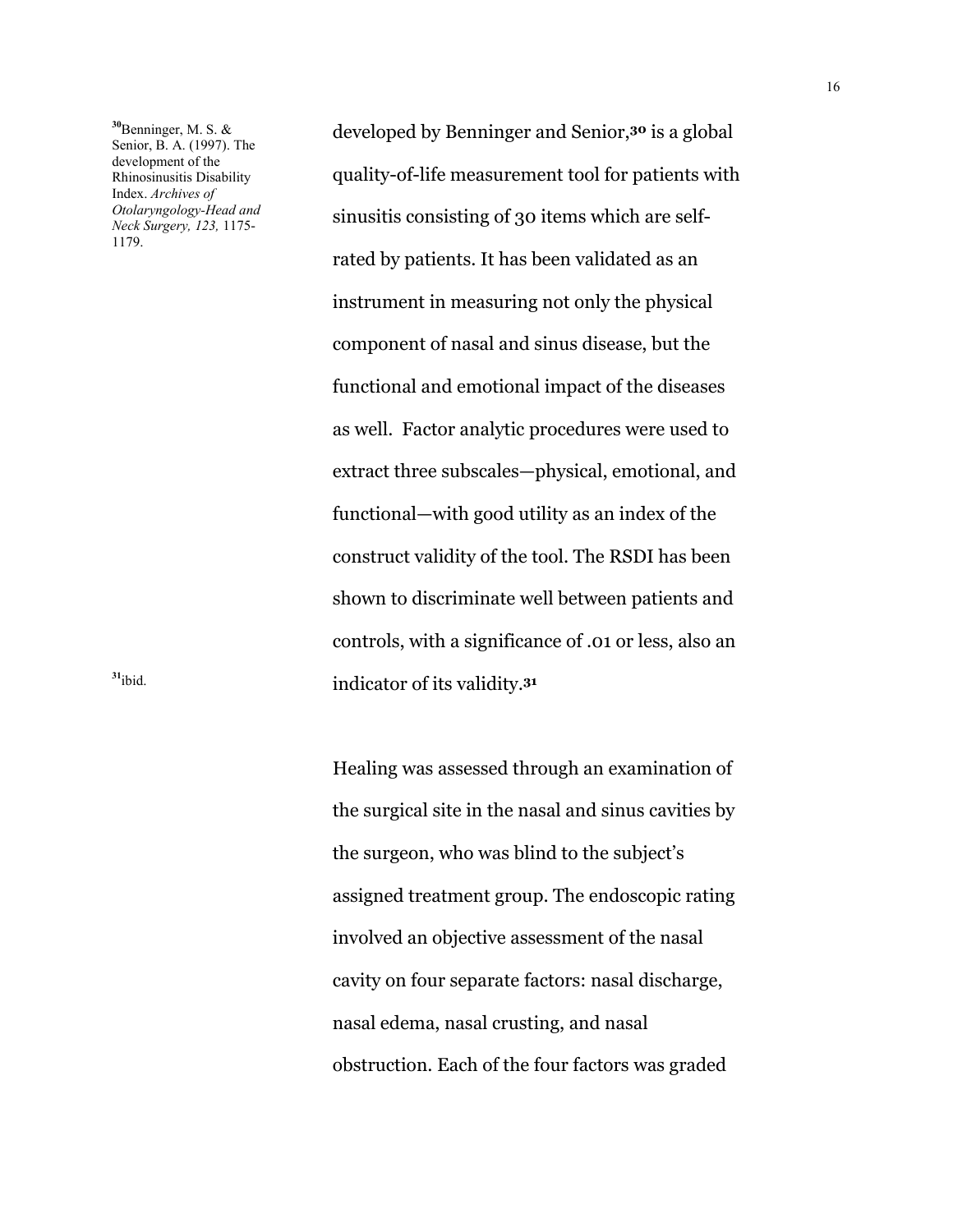by an experienced otolaryngologist with scores ranging from  $1 - 4$ , with 1 signifying the absence of any pathology and 4 signifying severe pathology.

*Procedure.* Subjects were randomly assigned to one of two treatment groups: (1) the control group received standard preoperative education by the nurse, including verbal and written instruction; and (2) the experimental group received standard preoperative education plus a nursing-based videotape on postoperative care following nasal and sinus surgery. This videotape is approximately 10 minutes in length. The entire study protocol and consent form were reviewed and approved by the University of Florida Institutional Review Board.

At the preoperative visit, each subject underwent an evaluation by the surgeon, which also included rating the subject's nasal and sinus cavities. Following this examination each subject completed the RSDI and the Knowledge Index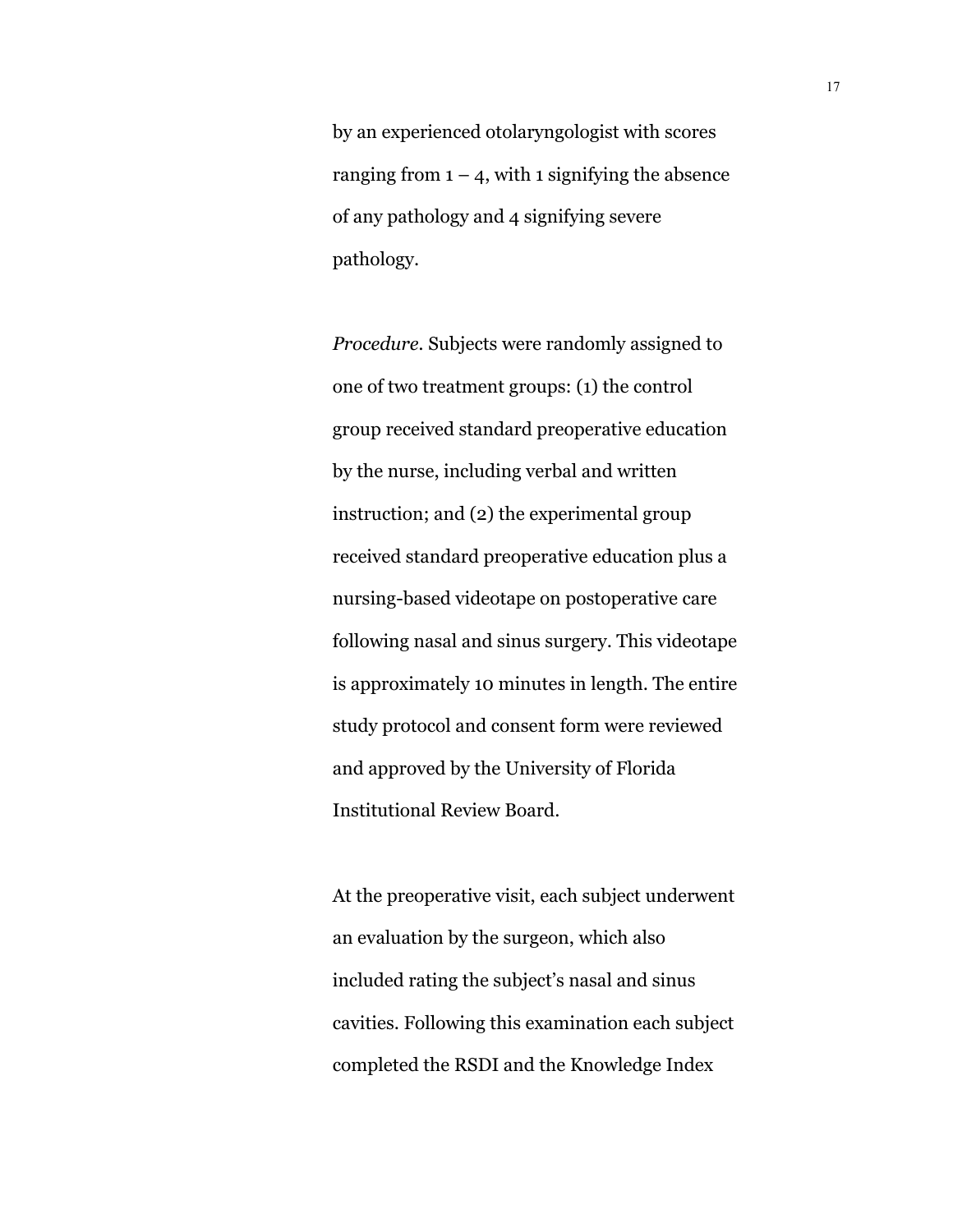prior to initiation of preoperative teaching by the nurse. Standard preoperative instruction, with the same otorhinolaryngology nurse, was conducted in the office usually within one week of the surgery. All subjects received written materials that outlined the steps involved in proper nasal irrigation techniques and the "do's and don'ts" following surgery. One instructional sheet also provided several diagrams illustrating the proper technique for performing nasal irrigations. These written instructional sheets are standard teaching materials and used widely in the field of otolaryngology.**<sup>32</sup>**

**<sup>32</sup>**Sigler, B. A. & Schuring, L. T. (1993). *Ear, Nose, and Throat Disorders*. St. Louis: Mosby.

> Following this standard preoperative education, an office staff member randomly assigned the subject to one of the two treatment groups and maintained a list of the subjects in each group. This information was not shared with the researcher or the surgeon during the study period. Based on this random group assignment, the subject either left the office with written materials or stayed to watch the videotape. The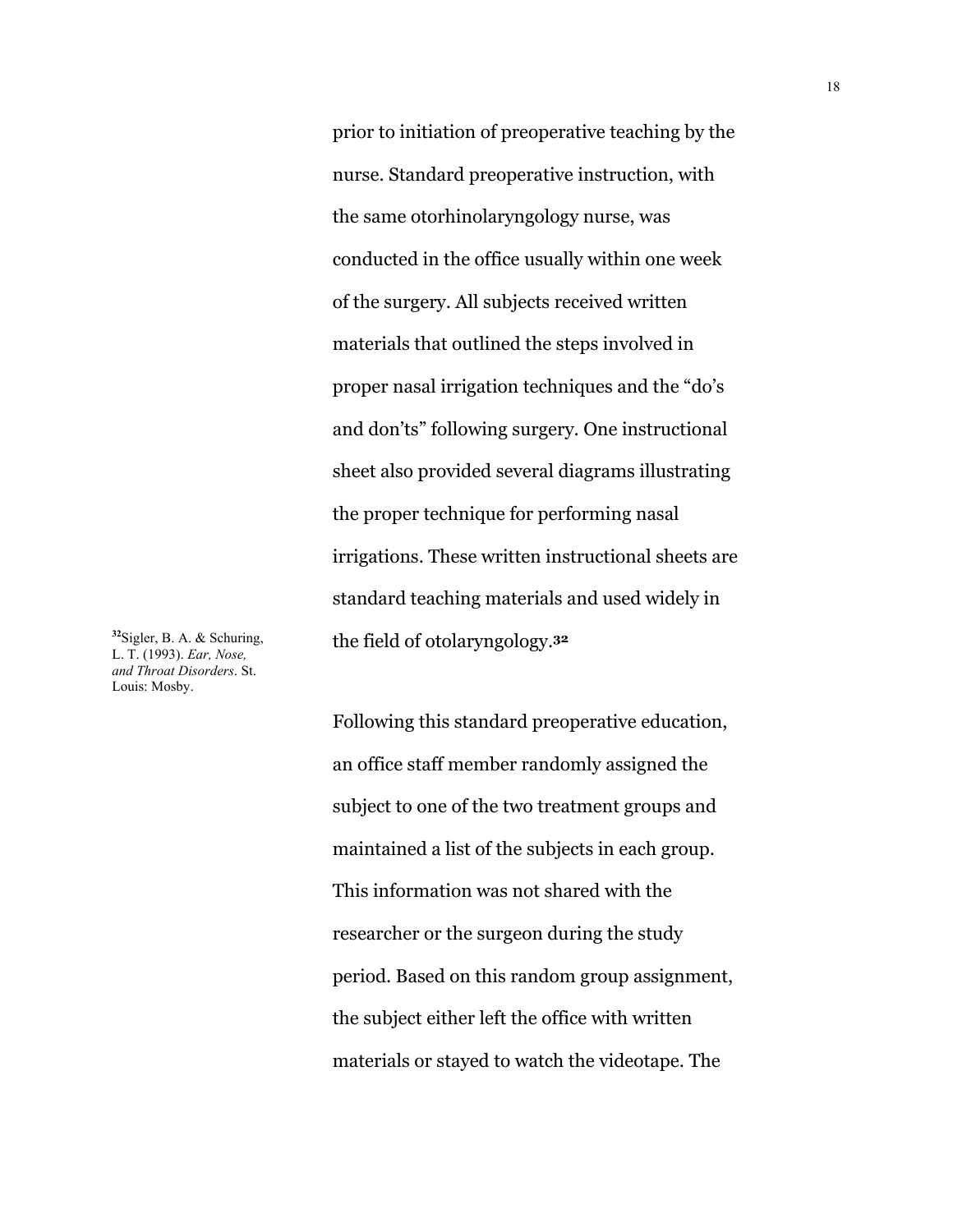experimental group received a 10-minute videotape, developed by the researcher that showed three models performing the desired behaviors, a middle-aged woman, a middle-aged man, and a young woman. These individuals demonstrated specific postoperative practices with the objective that viewers would see people similar to themselves performing these activities successfully and see themselves as capable of <sup>33</sup>Bandura, 1997, p. 87 performing their own postoperative care.<sup>33</sup> Prior to using the videotape in this study, several patients previewed the tape and were asked questions regarding its content to assess appropriateness and level of information. No difficulties were noted in use of the videotape in this outpatient setting. After viewing the videotape in the office, subjects in the experimental group were given a copy of the videotape, by the staff member, to view at home along with standard written materials. To reduce any biases the nurse who provided preoperative instruction and the surgeon were blind as to the subject's treatment group.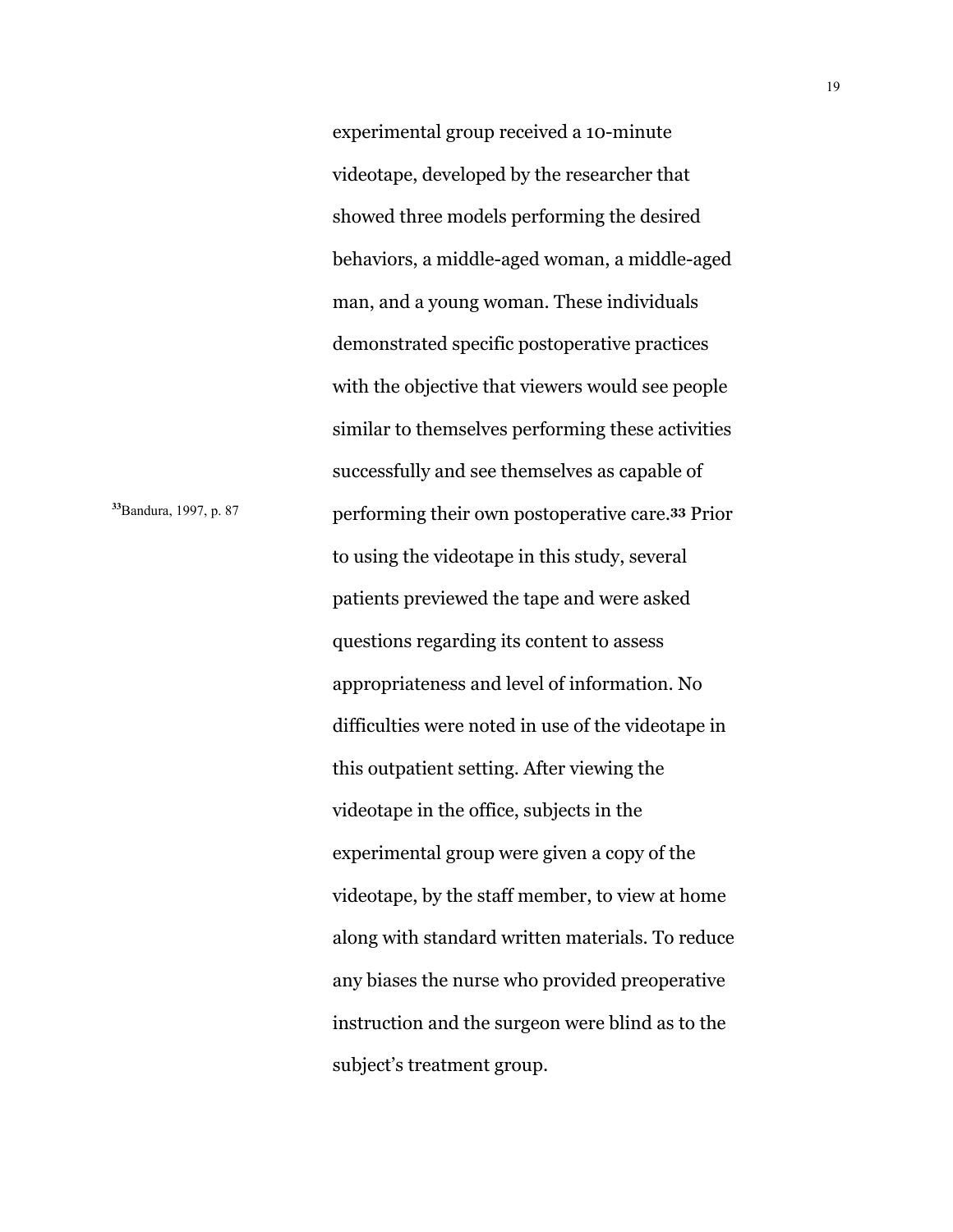The first postoperative visit was conducted within one week following surgery. At this visit, subjects took a post-test to re-assess their knowledge about their postoperative recovery period and completed the Sinus Treatment Follow-up Scale (STFS) to assess the importance of various components of their postoperative care. The surgeon also rated the physical appearance and cleanliness of the surgical site on degree of crusting, edema, drainage, and obstruction. At the one-month postoperative visit, the surgeon once again rated the appearance and cleanliness of the surgical site as an indicator of postoperative healing. Subjects completed the RSDI to assess any changes in their symptoms and quality of life scores from preoperative scores (Diagram 1).

### **Results**

All subjects in the experimental group viewed the videotape first in the office; 75% stated that they had viewed the video at least one additional time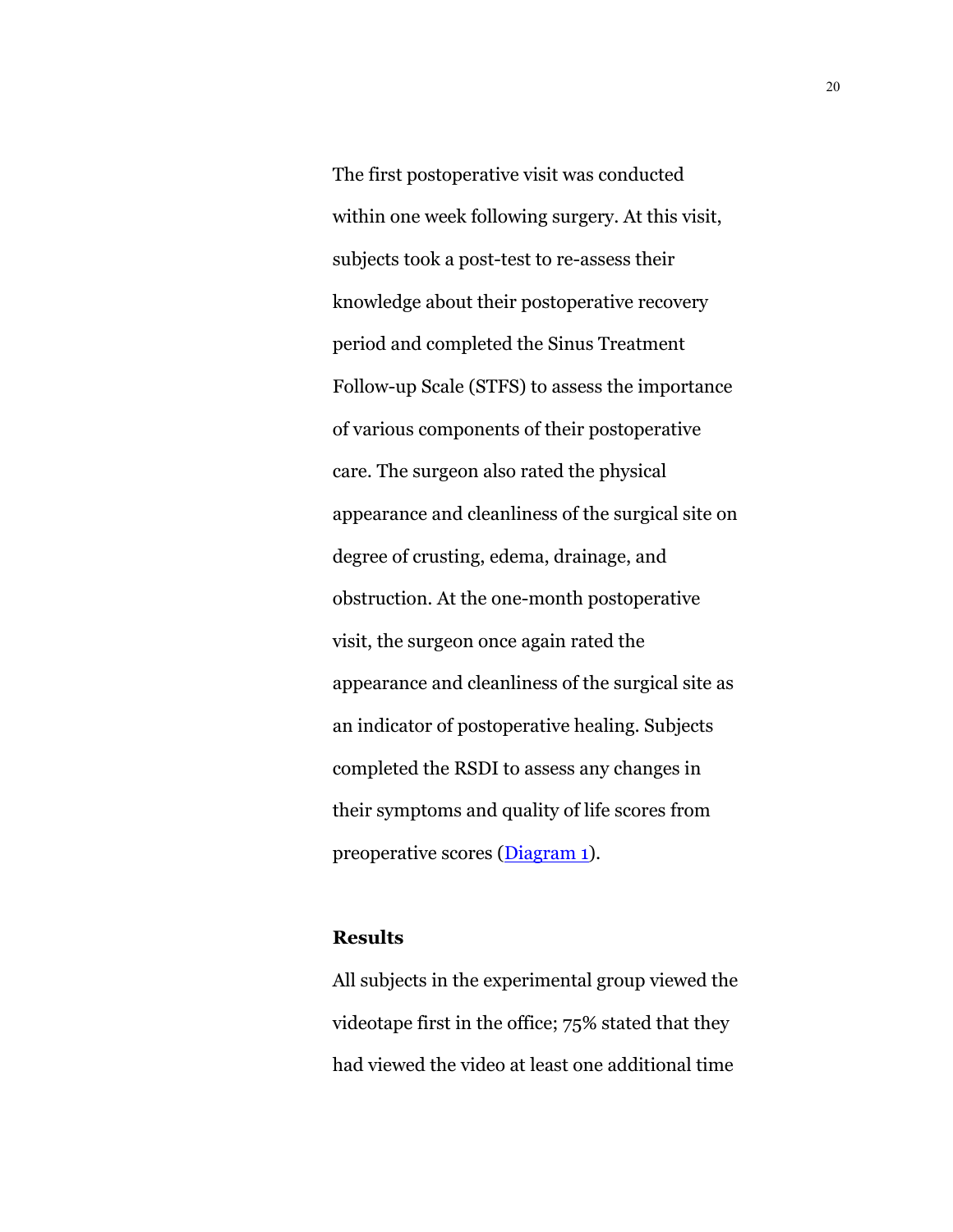at home. Hypothesis 1 was tested using a twoway repeated measures analysis of variance (ANOVA) to compare pre- and post-test Knowledge Index scores between groups. There was a significant improvement in knowledge score for both groups following preoperative instruction over time,  $F(1, 50) = 25.43$  ( $p < .0001$ ), however group x time interaction was not significant.

Mean scores of the rated importance of each of the items on the *Sinus Treatment Follow-Up Scale* during the postoperative period were computed and compared between the two groups using a two-way ANOVA (Hypothesis 2). Of the 20 items rated on the scale, eight items were rated as important self-care practices by subjects and depicted in Table 2. Both groups rated nasal irrigation and use of saline sprays as the two most important self-care measures practiced during the postoperative period. The percentage of subjects who rated the practice of nasal irrigation as important in relieving symptoms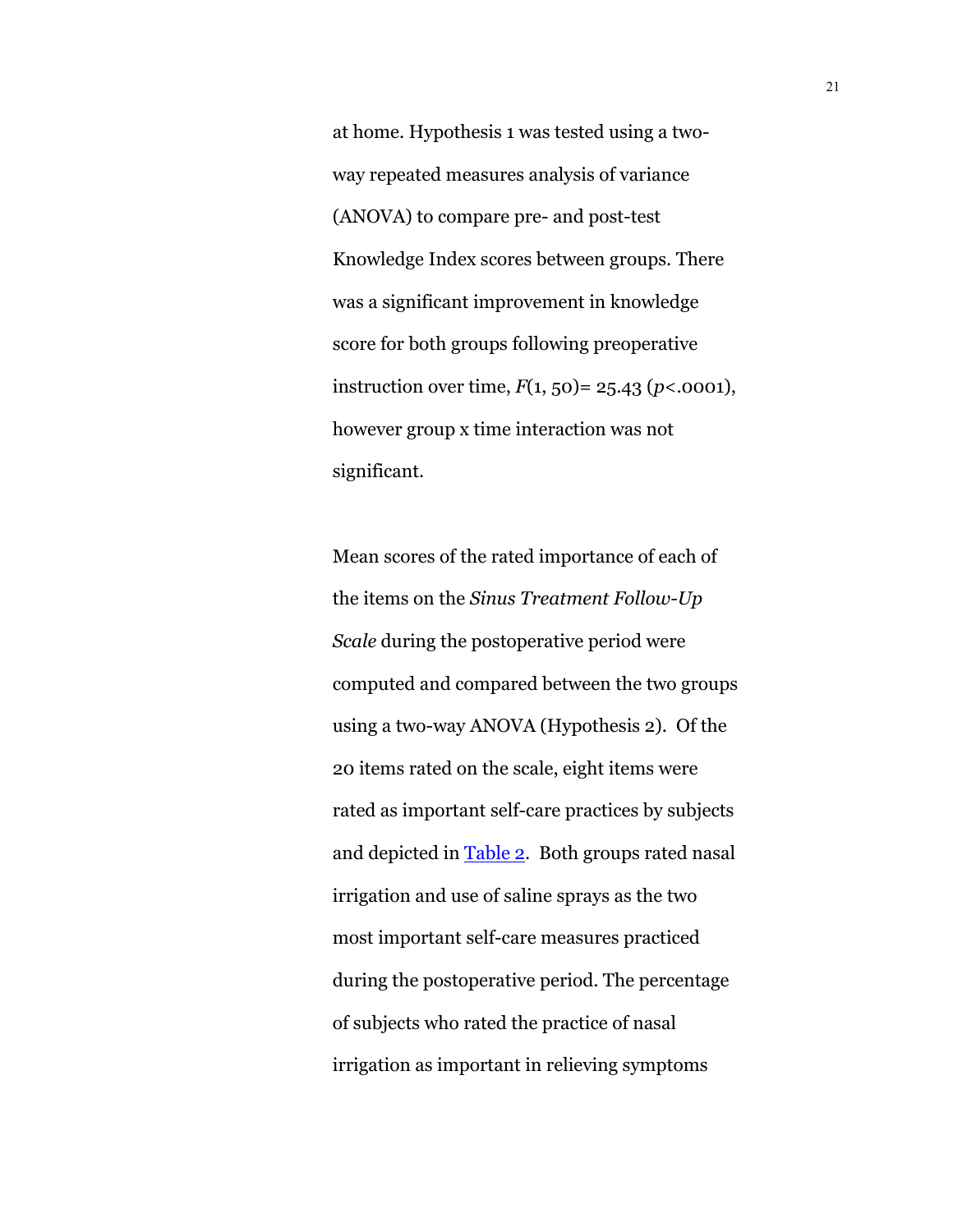postoperatively was 96% for the experimental group and 100% for the control group. One hundred percent of subjects in both groups rated saline sprays as important in their postoperative care. Both the experimental and control groups also rated most medications including antihistamines, decongestants, and over-thecounter medications as least important to their postoperative care. Use of antibiotics was important in the first week postoperatively since subjects received prescriptions for perioperative antibiotics but were no longer taking these medications by the one-month follow-up. A comparison of differences in perceived importance of specific postoperative measures between the groups yielded no significant differences.

The third hypothesis compared the two treatment groups on their severity of symptoms, perceived limitations, and quality of life related to their sinus disease. The three subscale scores of the RSDI—physical, functional, and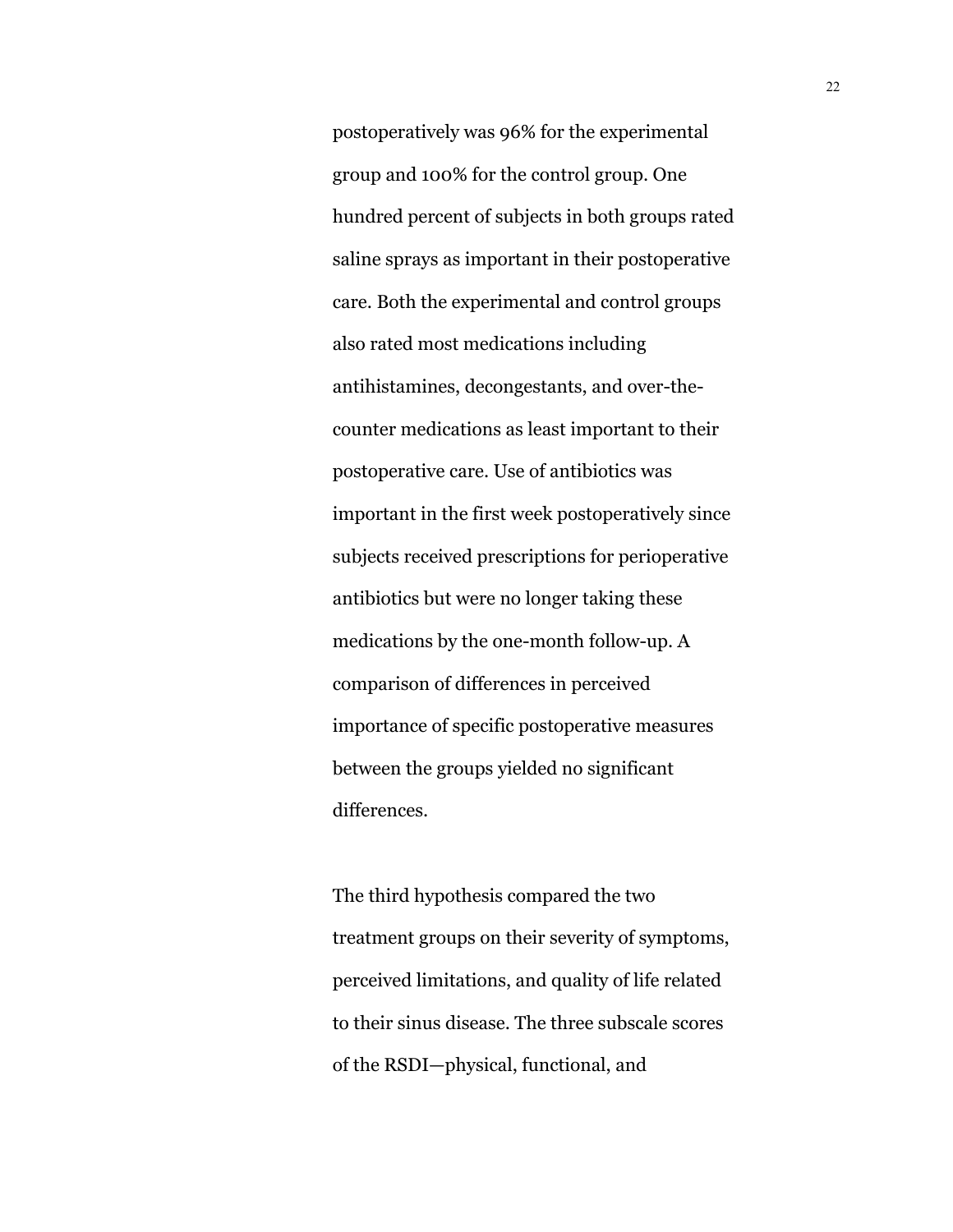emotional—were computed separately for each group and compared preoperative scores to onemonth postoperative scores. Means and standard deviations for the three scales are depicted on Table 3. Two-way repeated measures ANOVA was calculated to compare effects over time as well as group x time interaction. Higher scores signified poorer adjustment and lower scores corresponded to perceptions that are more positive. Over time, there was a significant decrease in the mean scores on the three quality of life subscale scores in both groups. Scores on the RSDI Physical subscale significantly improved at the one month follow-up for both groups, *F*(1,50)=11.06 (*p*<0.002). The RSDI Emotional and Functional subscale scores at one month follow up also showed significant improvement from preoperative scores across both groups. The time effect for the RSDI Emotional subscale was *F*(1,50)=11.14 (*p*<0.0016), and *F*(1,50)=9.21 (*p*<0.0038), for the Functional subscale.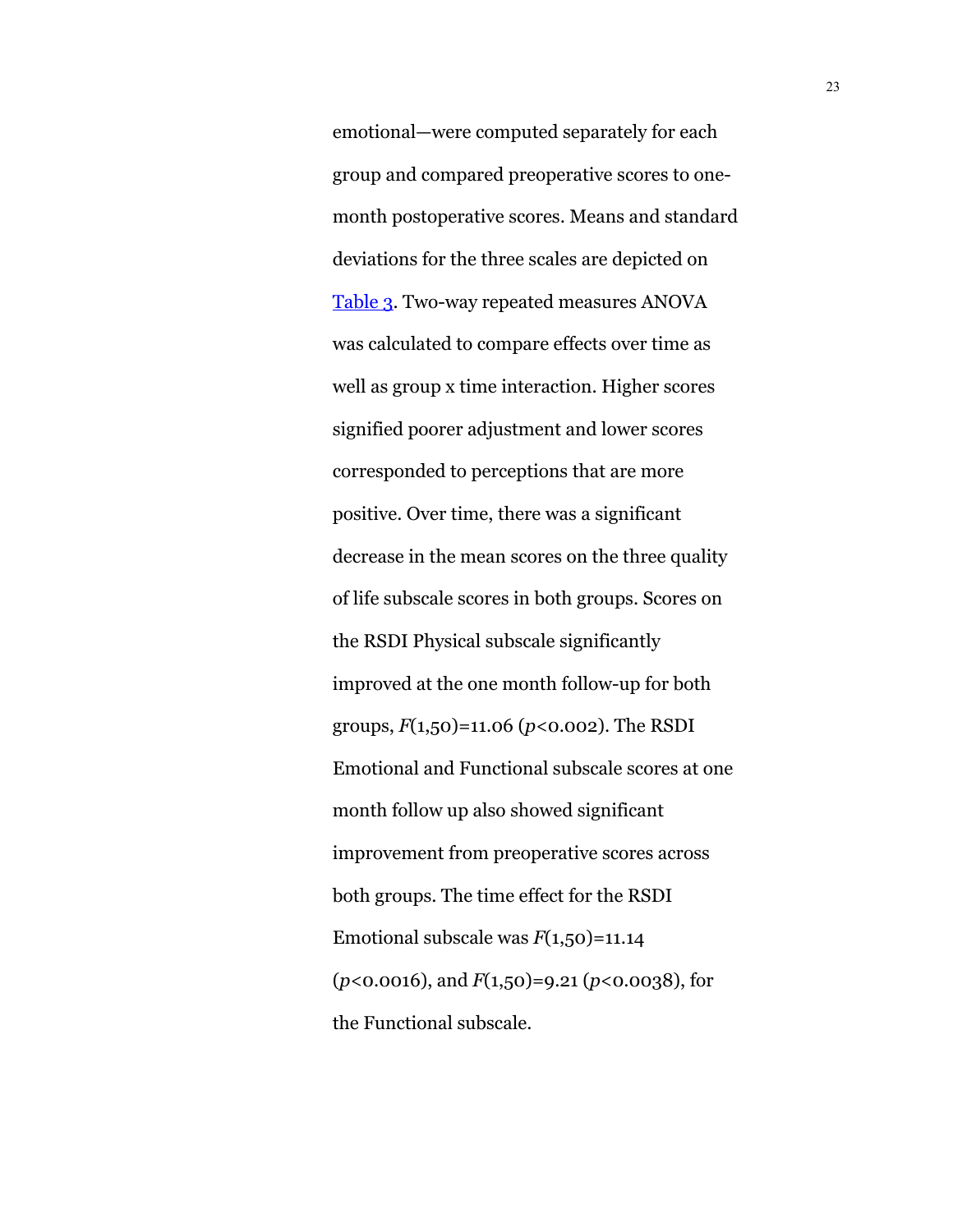Assessment of postoperative healing (Hypothesis 4) was based on the surgeon's evaluation of the surgical site for crusting, edema, discharge, and obstruction at the one week and one month postoperative visits. Significant improvements in the surgical area were noted in both groups over time with no significant differences between the two groups using a two-way repeated measures ANOVA, treating individual ratings as discrete interval data points. The greater amount of crusting noted at one month in comparison to the preoperative assessment reflects the observation that complete healing is often not appreciated until six to eight weeks following surgery. These results are presented in Table 4.

### **Discussion**

This experimental study compared the effectiveness of standard preoperative patient instruction to preoperative instruction using a nurse-based videotape in conjunction with standard preoperative teaching for patients undergoing nasal and sinus surgery. The two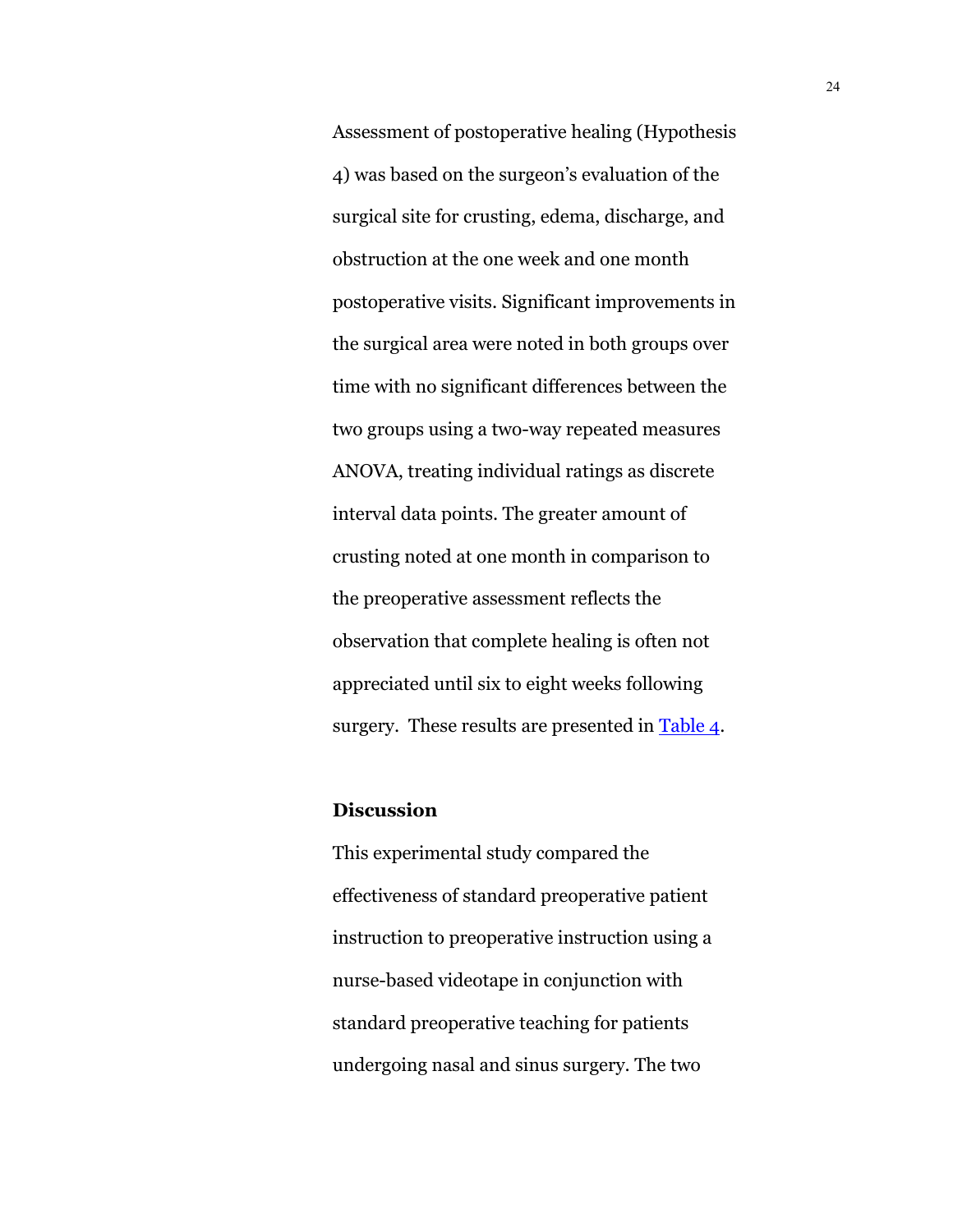treatment groups were followed preoperatively through one month follow up and compared on level of knowledge related to postoperative care, perceived importance of self-care practices, complications and healing, and perceived quality of life related to their sinus disease. The use of specific postoperative care measures that patients perform at home following surgery is designed to reduce the risk of complications, promote healing, and optimize desired treatment outcomes. Because the majority of surgical procedures are performed on an outpatient basis, greater responsibility for postoperative care is placed on patients and families. Therefore, the role of adequate patient instruction prior to surgery has become even more important in facilitating optimal outcomes.

Both treatment groups received extensive preoperative instruction, with a registered nurse specialized in otolaryngology nursing, prior to undergoing nasal and sinus surgery. The addition of a nurse-based instructional videotape viewed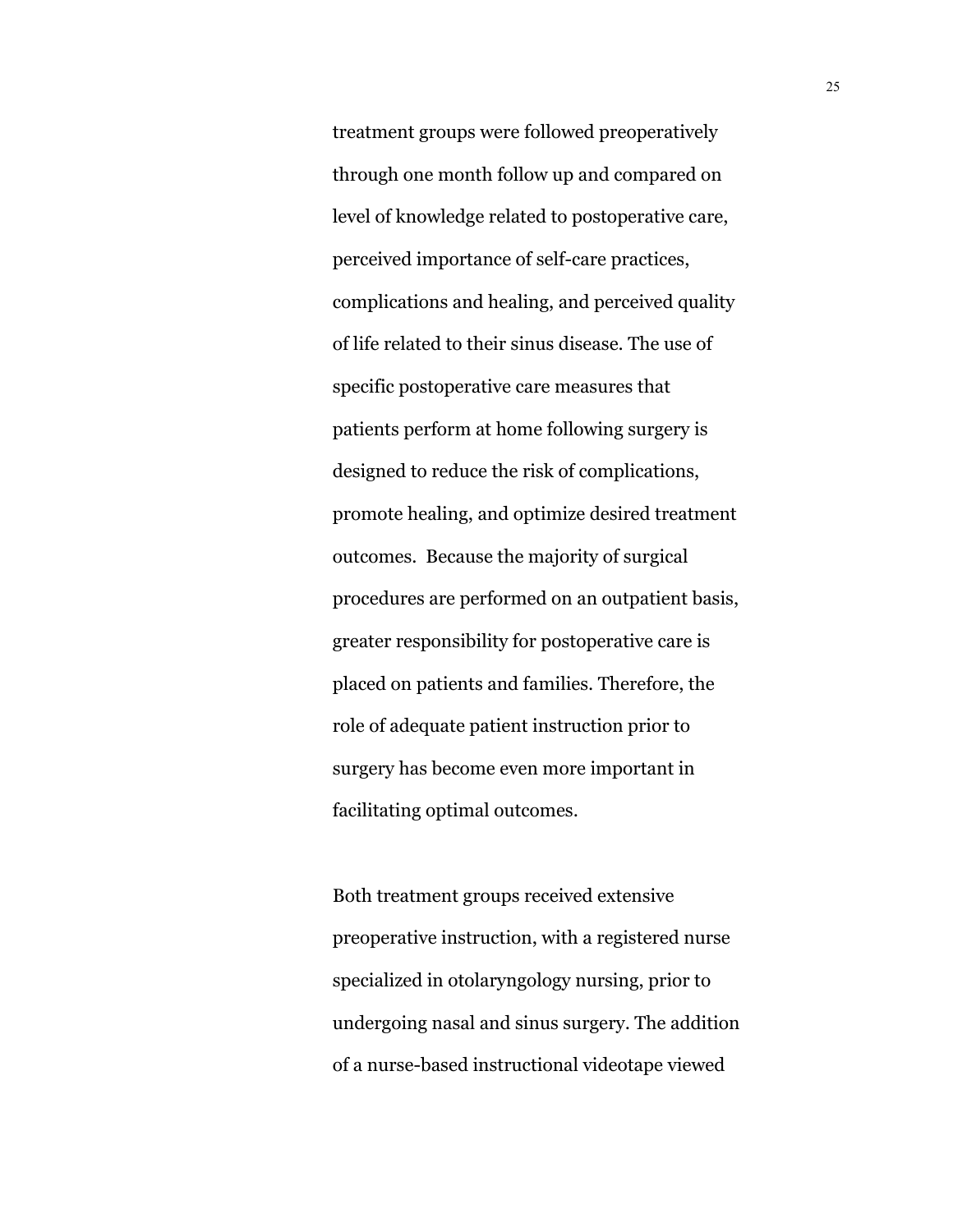by patients at the office and at home was designed to reinforce information and demonstrate specific self-care practices that patients were to engage in at home. Results of this study revealed several significant findings. Subjects in both the experimental and control groups scored significantly higher on the *Knowledge Index* questionnaire following surgery even though level of knowledge was not reassessed until one week after surgery. The majority of patients received preoperative instructions up to one week before surgery and still retained a significant amount of information about appropriate care measures when re-tested at their first postoperative visit. This indicates that most patients understand and retain preoperative information independent of the educational method. Instructions that occur up to one week preoperatively still promote adequate knowledge acquisition and retention of information over the postoperative period. Steinberg, Diercks, and Millspaugh,**34** found that a videotape used in conjunction with other educational methods is an effective strategy for

**<sup>34</sup>**Steinberg, T. G., Diercks, M. J., & Millspaugh, J. (1996). An evaluation of the effectiveness of a videotape for discharge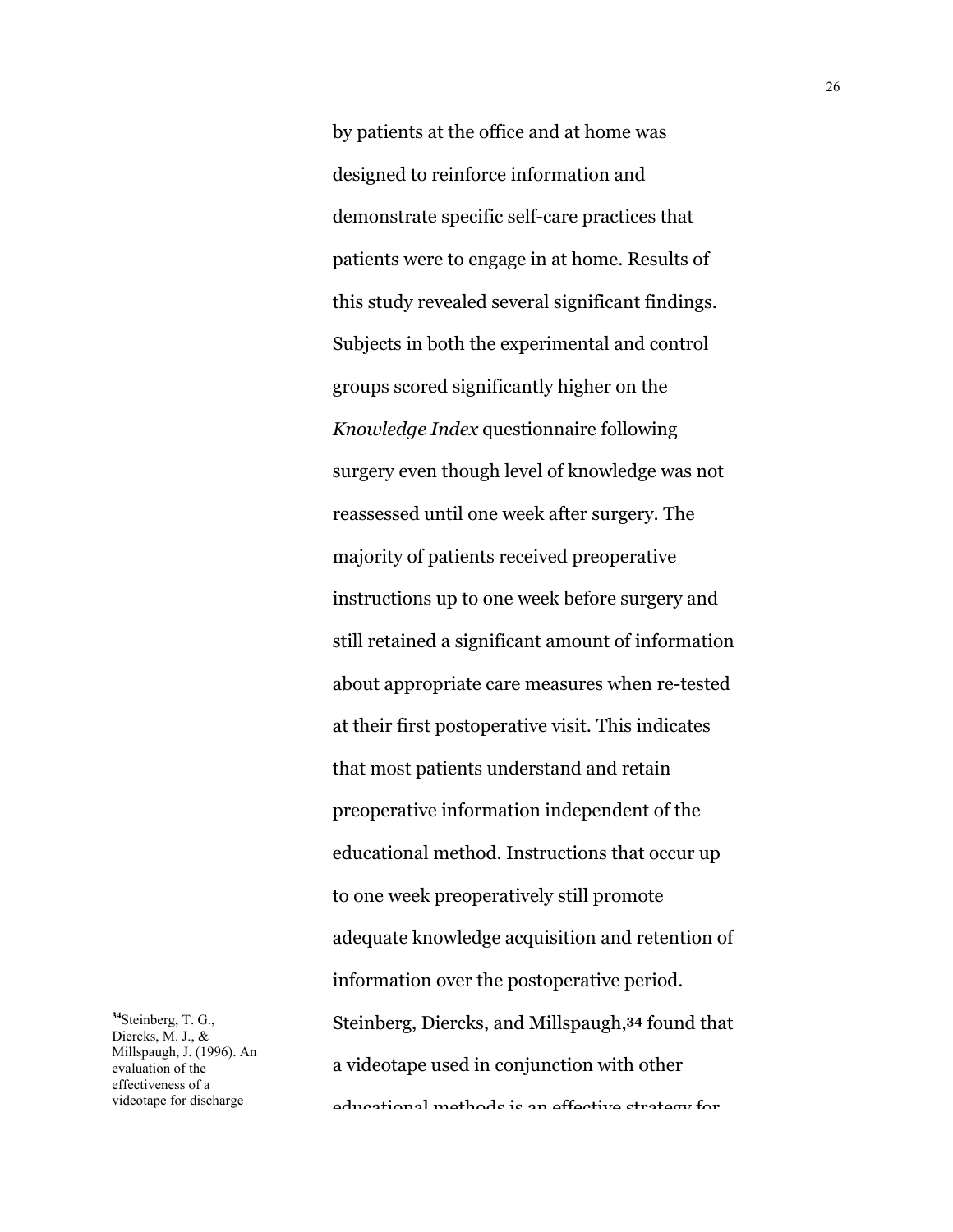teaching of organ transplant recipients. *Journal of Transplant Coordination, 6*(2), 59-63.

educational methods is an effective strategy for teaching discharge planning to transplant patients. Since the videotape was used in addition to an individual session with the transplant nurse, similar to this study design, one cannot determine whether videotaped instructions used alone would be an effective method of instruction. The use of illustrative drawings as part of the standard preoperative educational materials may have provided visual cues of specific self care behaviors, similar to those portrayed in the videotape, thus assisting subjects in performing these activities. Several studies have shown the effectiveness of patient education and use of videotapes for increasing knowledge with limited change in **<sup>35</sup>**Gagliano, 1988 desired behaviors.**35** While patients did demonstrate a significant increase in knowledge with preoperative instruction, they also rated several self-care measures including nasal irrigation and use of saline spray as very important practices and frequently engaged in these activities. Nearly 100% of patients in both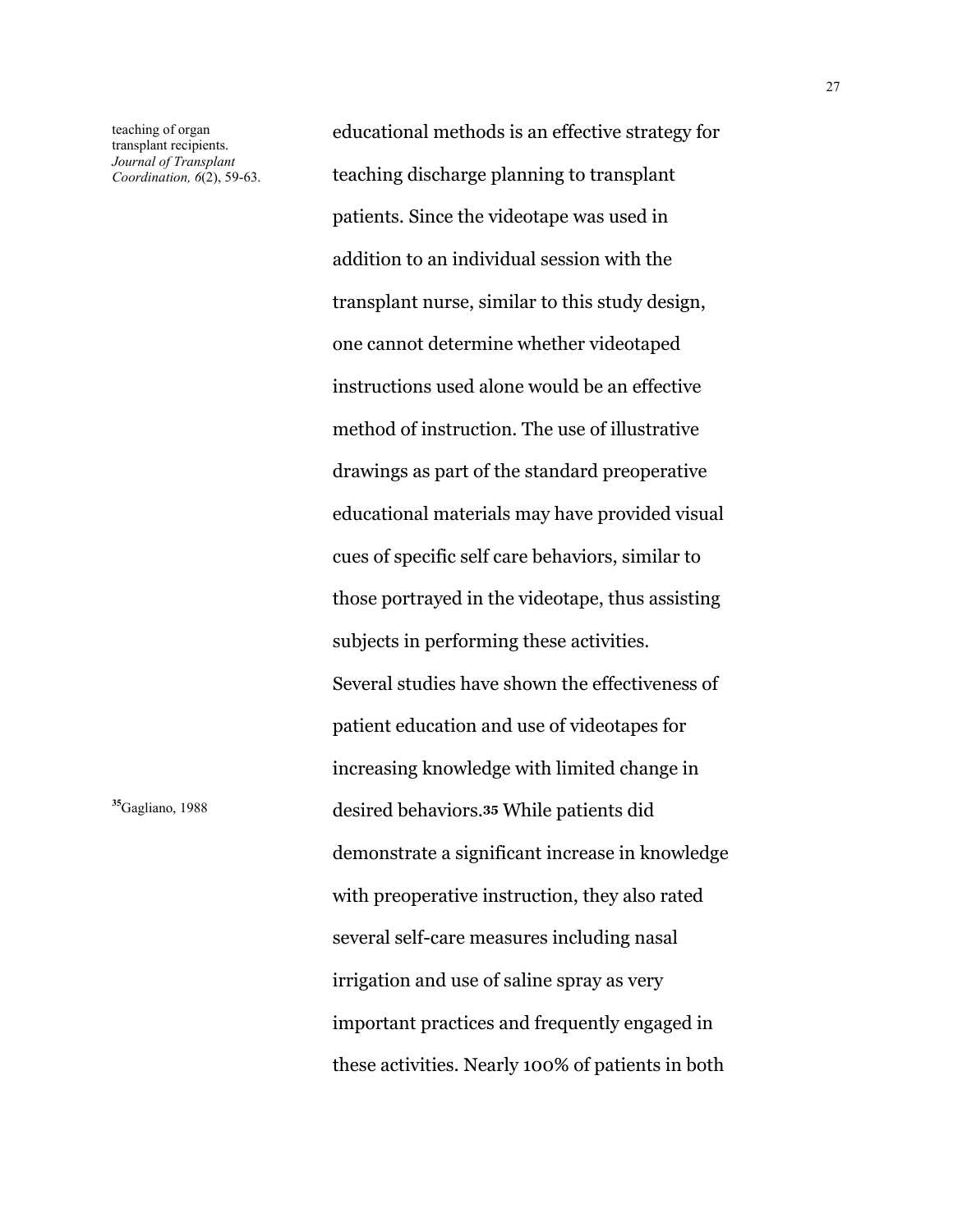groups reported that these postoperative care practices, emphasized by the nurse in preoperative instruction and demonstrated on the videotape, were very important in their postoperative care. The inclusion of nasal irrigation and sprays is widely used in postoperative practice for patients who undergo nasal and sinus surgery; however, it has not been systematically evaluated for effectiveness in relieving symptoms, promoting healing, or usage by patients. Results of this study indicate that nasal irrigations and saline sprays are rated as the most important components of the postoperative regimen by patients.

In this study, the addition of the videotaped instruction to the standard preoperative information did not significantly improve the effects of these practices in the experimental group, since both groups demonstrated significant improvements over time in postoperative healing and on the quality of life measure. According to social-cognitive theory, a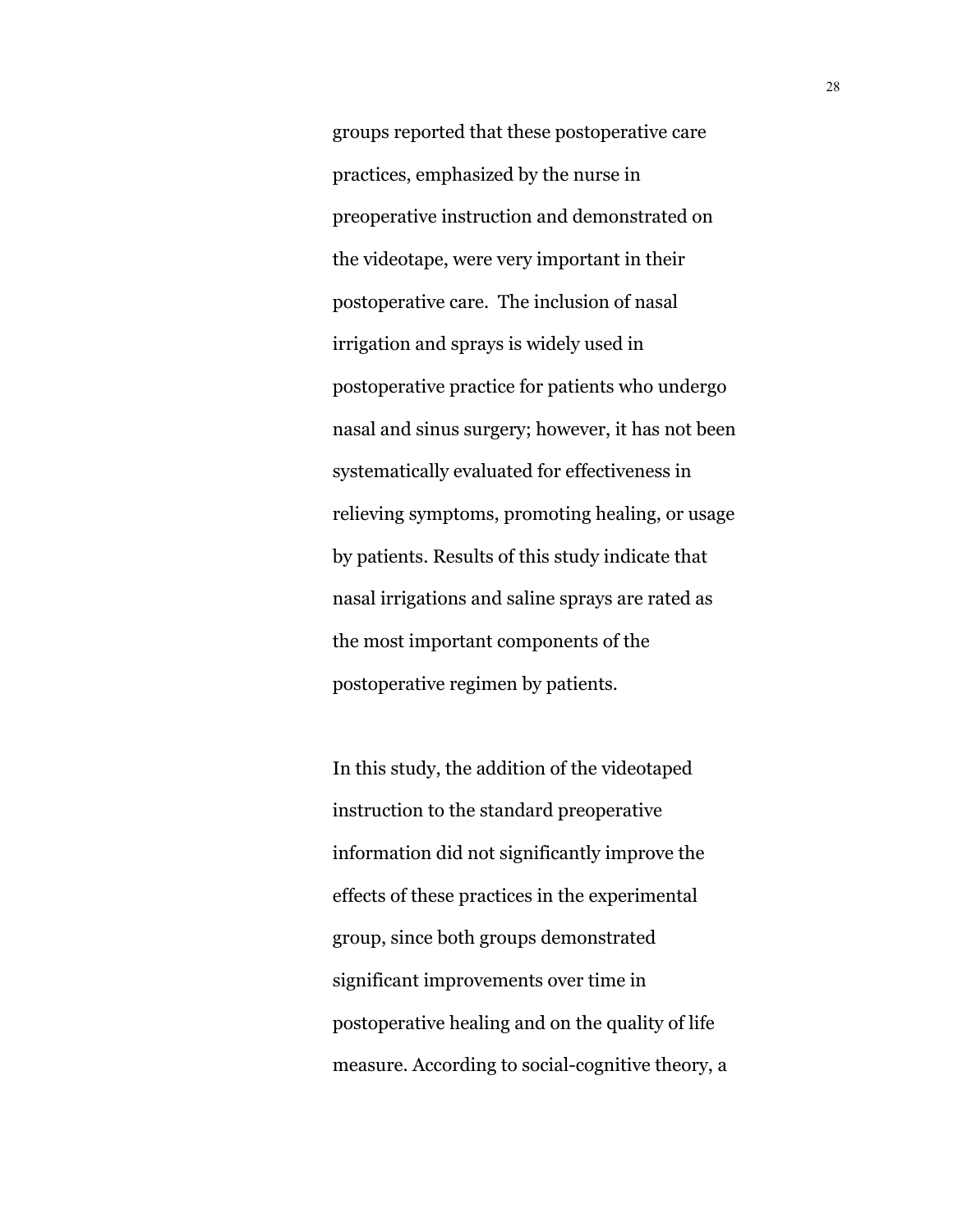person will choose to engage in specific behavior that he or she has acquired based on **<sup>36</sup>**Bandura, 1986. observational learning of competent models.**<sup>36</sup>** In this study, it appeared that the inclusion of videotape based on video modeling did not significantly add to the patient's perceived importance of the specific postoperative behaviors. One explanation might be that the tasks were relatively simple procedures related to proper administration of medications and nasal irrigation and that most patients were able to perform these behaviors competently and expected them to positively influence their postoperative outcome. It was interesting to find that the specific postoperative care measures taught by the nurse as part of patient care were identified to be of importance to the patient during the postoperative period.

> Although the addition of the videotape to standard preoperative education in this study did not further improve postoperative outcomes, other studies have demonstrated the positive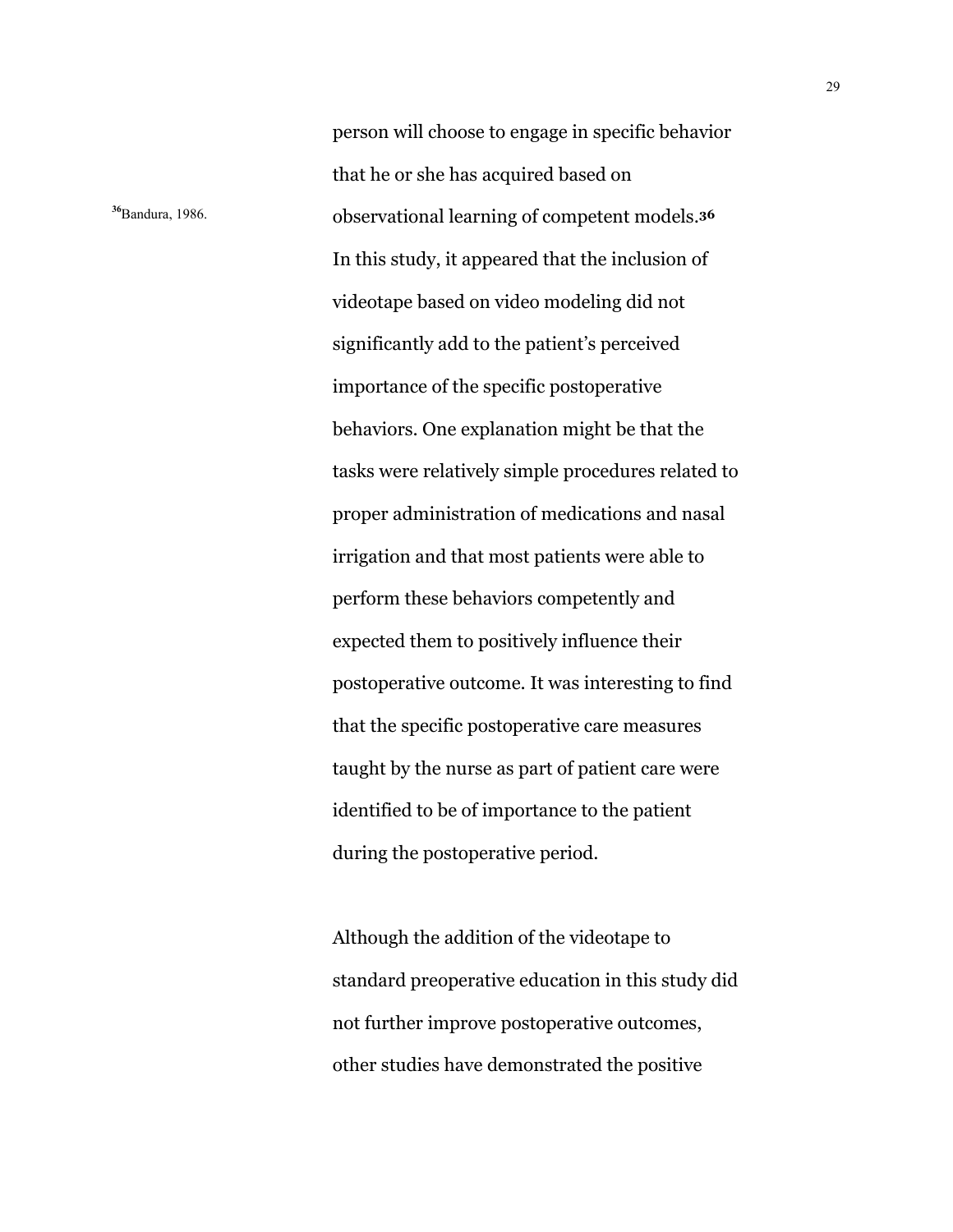impact of videotaped instruction on increasing desired practice outcomes. In one study about desired safe sex, behaviors were enhanced through video-based intervention in Black and Hispanic men and women. The video intervention significantly impacted on the knowledge, attitudes, and behaviors related to condom acquisition in men and women who participated in this educational program.**<sup>37</sup>**

**<sup>37</sup>**O'Donnell, L., San Doval, A., Duran, R., & O'Donnell, C. R. (1995). The effectiveness of video-based interventions in promoting condom acquisition among STD clinic patients. *Sexually Transmitted Diseases, 22,* 97-103.

> In terms of the quality of life measure, assessing physical, emotional, and functional adjustment, subjects in both groups experienced positive changes in these aspects of their lives following surgery. Scores on the three quality of life subscales—physical, emotional, and functional significantly decreased over time for patients indicating better adjustment and less disability related to their sinus disease. Although there were no significant differences on these measures between the experimental and control groups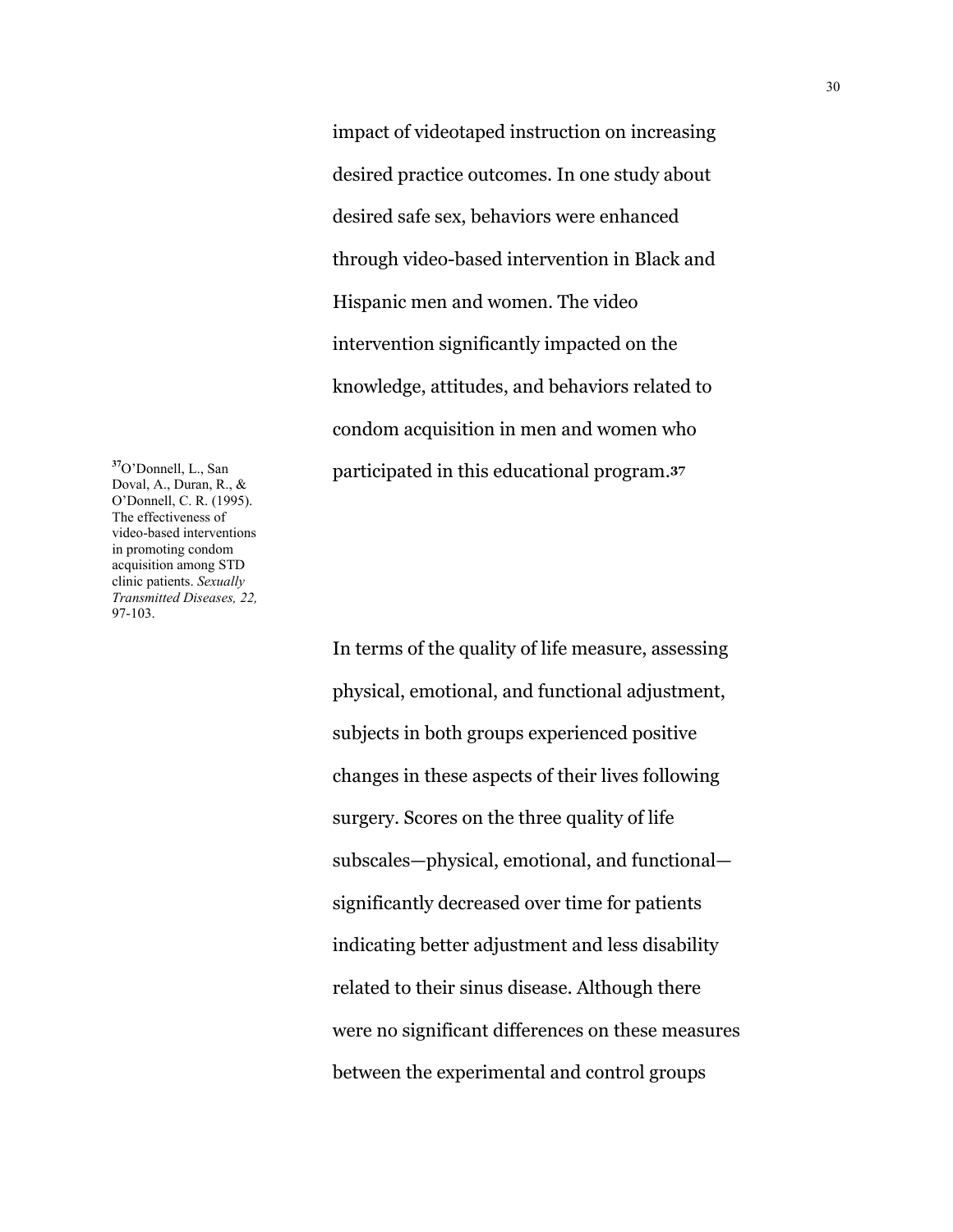over the postoperative period, scores on the physical subscale of the RSDI showed greater improvement for individuals in the experimental group. The majority of subjects engaged in recommended activities to relieve symptoms and promote healing. These activities could be expected to assist them in realizing improved physical, emotional, and functional wellbeing resulting from their surgery and related care.

The performance of more outpatient surgeries followed by limited postoperative care by practitioners will require patients to assume greater responsibility for their own postoperative management. Subsequent positive outcomes from surgical procedures will depend on an informed, well instructed, and confident person who is able to provide proper self care or care for a family member at home. The powerful potential for patient education to influence these desired outcomes cannot be underestimated and warrants further development and scientific analysis by nurses.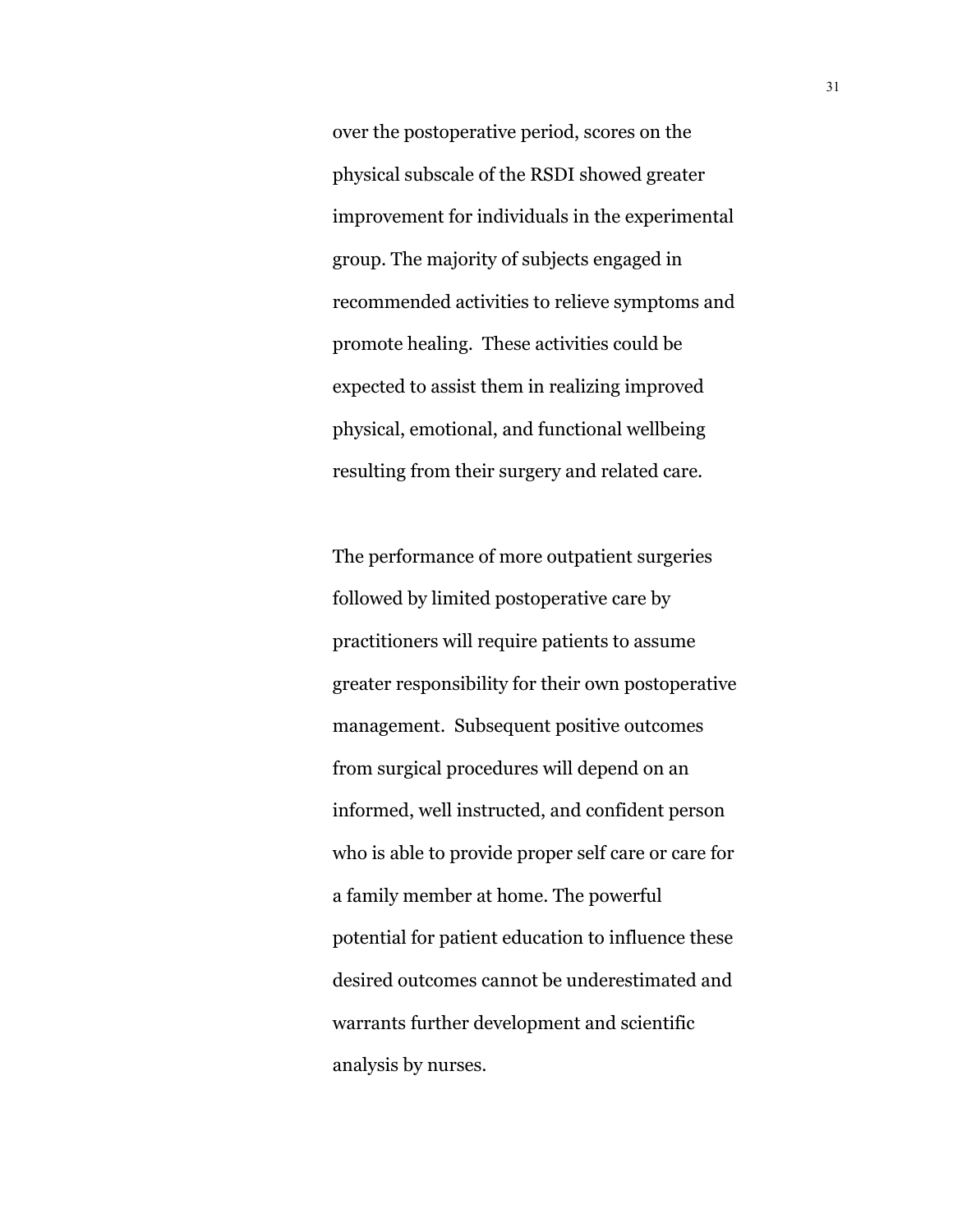### **Conclusions**

There is clear evidence from this and other studies that preoperative patient instruction increases patients' knowledge about their surgery and postoperative care, fosters positive postoperative care practices to promote healing and reduce complications, and enhances overall quality of life following surgery. The method of instruction seems to be less significant in effecting change in knowledge and desired behaviors than the fact that any preoperative education is conducted.

The use of videotaped instruction alone in place of individualized nurse-patient teaching could be more cost effective than traditional teaching methods if the outcomes are equivalent. However, further research is needed to evaluate the adequacy of using videotaped instruction, particularly video modeling, in lieu of the more traditional and timely methods of patient education with the nurse. A randomized,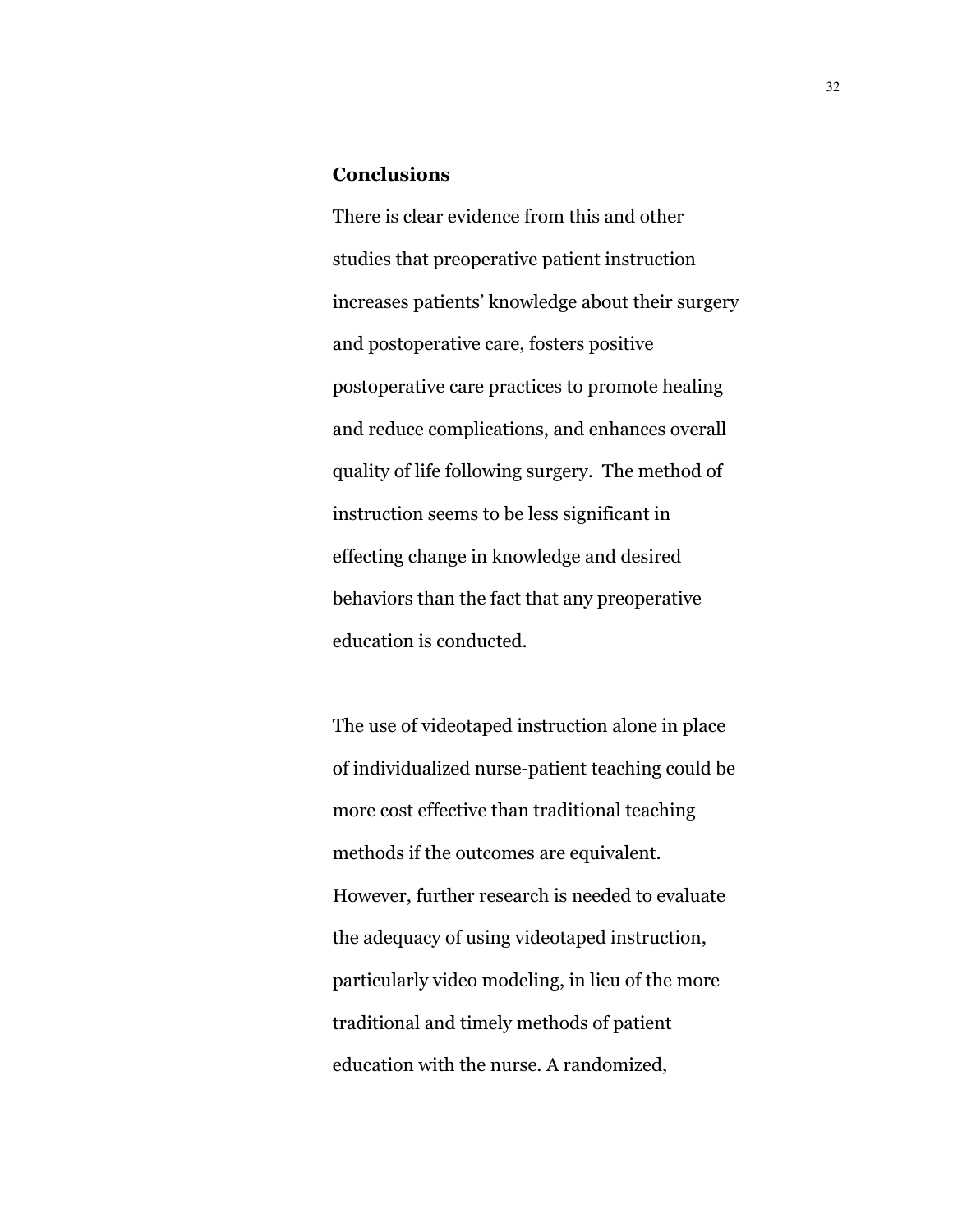controlled study to investigate the efficacy of video modeling alone versus traditional patient education would help to substantiate the efficacy of innovative patient educational approaches, demonstrating an effective patient education approach that is also less expensive to administer than traditional patient instruction. Suggestions for further research include a third videotapeonly group.

An instrument that measured knowledge of postoperative care for patients who had undergone nasal and/or sinus surgery was developed for this study. The reliability and validity of this instrument was reported. This instrument may be administered to patients with the same diagnoses, even though the patient population might reflect different demographic characteristics or settings. Over time, the validity and reliability of this instrument when used with a variety of populations and in different settings can be compared with the findings of this current study.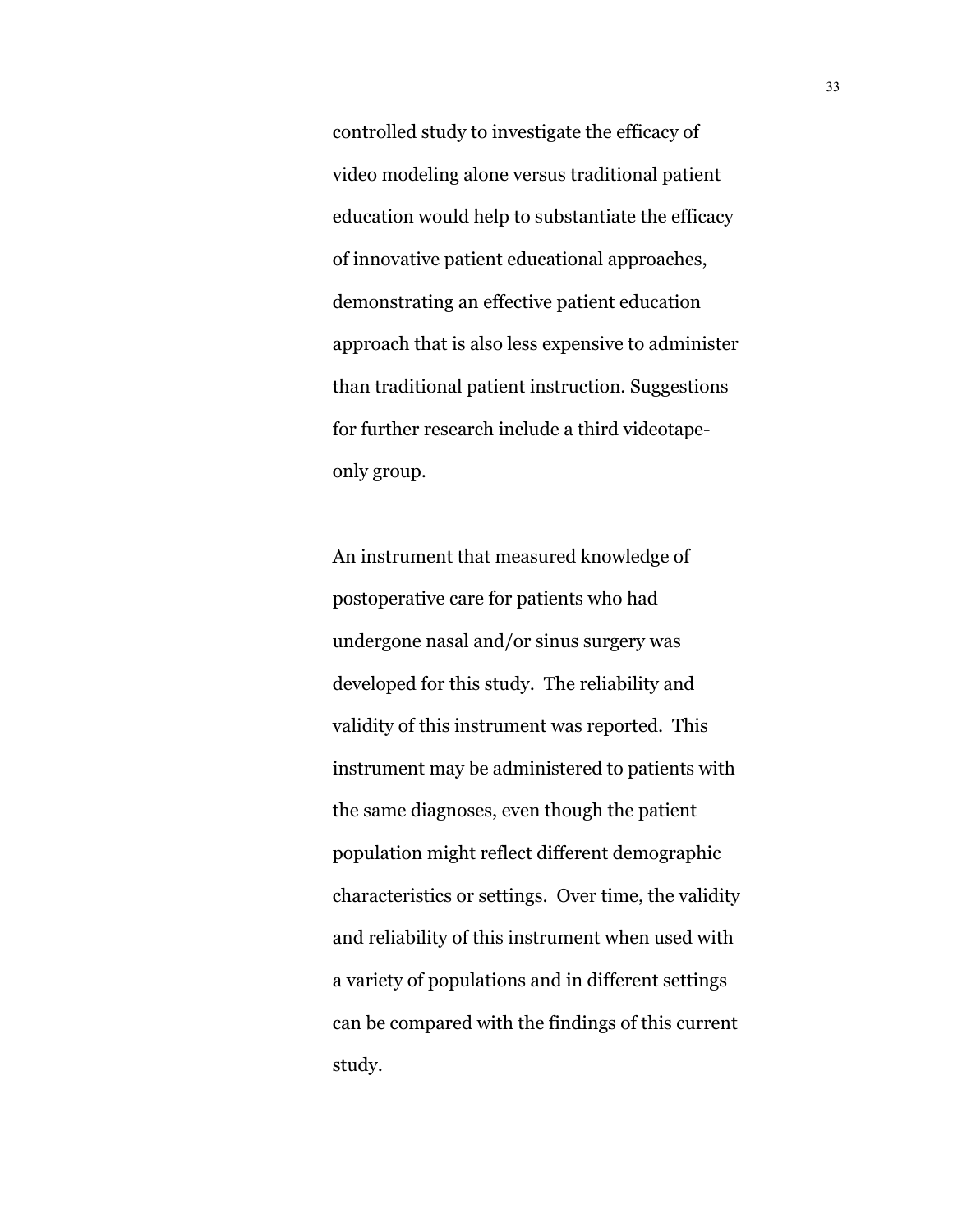Studies that examine the utility of other forms of instructional materials to supplement or replace traditional written instruction, particularly in patients with impaired vision or difficulty reading, are greatly needed to further knowledge in this area. Although this study did not specifically examine differences between subjects in cognitive ability or sensory acuity (e.g. visual impairment), these variables may play a significant role in how individuals learn and warrant further investigation.

Health care continues to change, placing greater responsibilities on patients and their families for their own health care practices. Developing and evaluating creative instructional materials that facilitate acquisition of knowledge and skills is a challenge for nurses in the 21st century. Multimedia presentations and computer-based instructions are gaining in popularity for both practitioners and consumers. Through continued investigation with well-controlled studies, nurses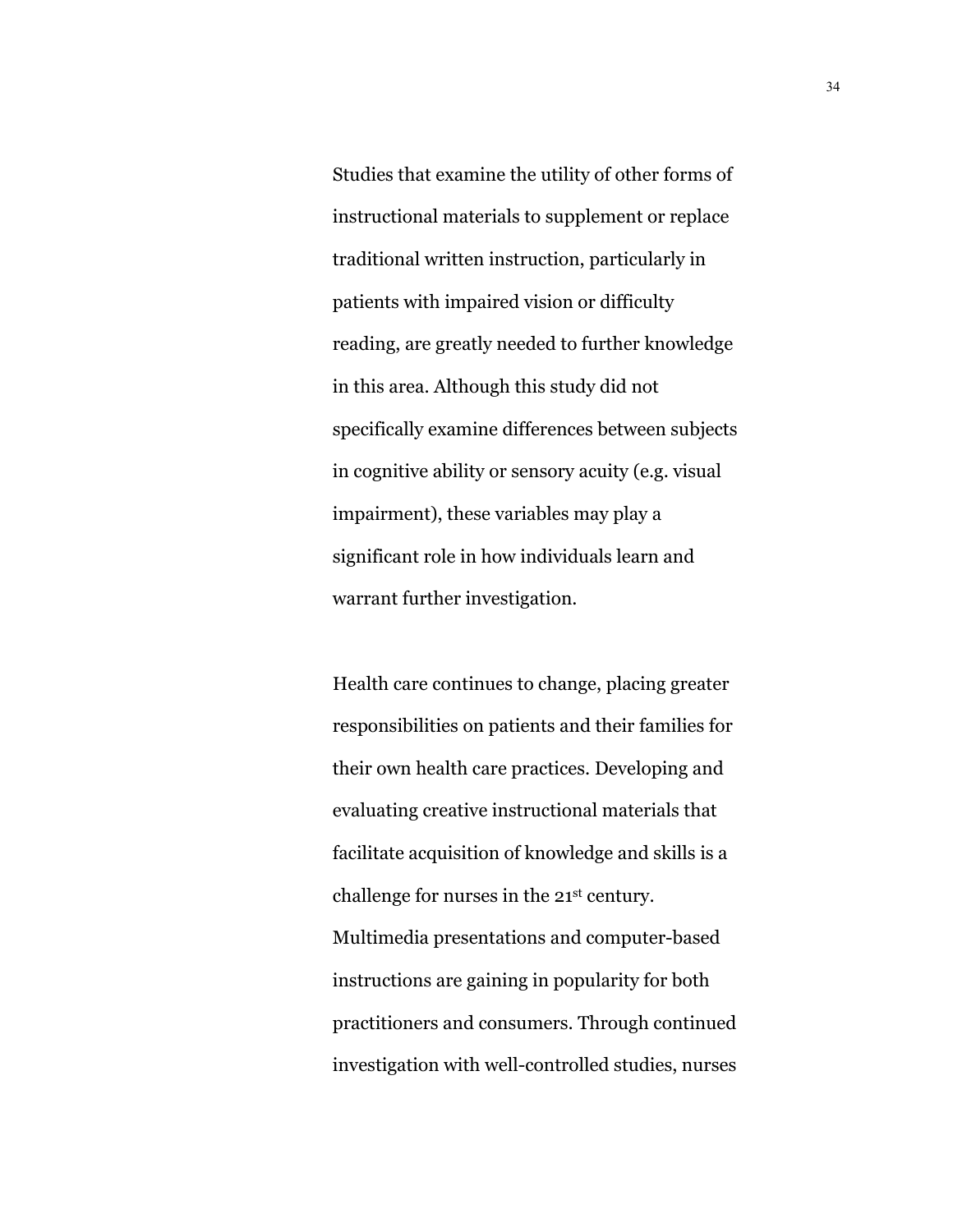will develop the most effective, efficient, and economical means for facilitating ways that patients can positively contribute to their care and desired treatment outcomes.

## **Acknowledgements:**

This project was supported in part through a grant from the American Nurses Foundation. Dr. Helene J. Krouse is a 1998 Southern Nursing Research Society/American Nurses Foundation Scholar.

Production of the patient videotape was supported in part through an educational grant from Smith + Nephew, Inc., ENT Division.

This study also received a Research Award from the Society of Otorhinolaryngology and Head-Neck Nurses.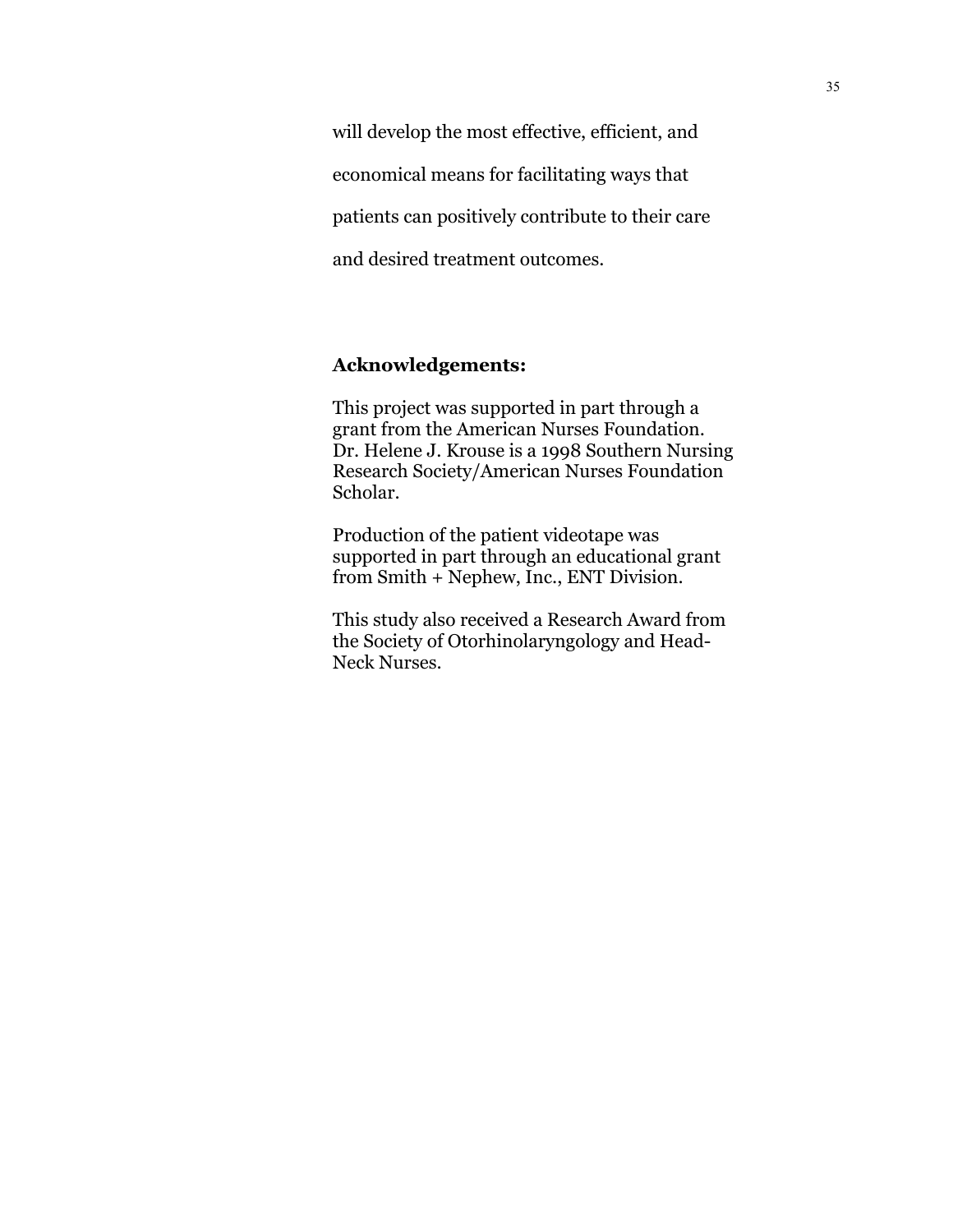| Characteristics      |    |      | Experimental Group (n=28) | Control Group (n=24) |      |            |  |
|----------------------|----|------|---------------------------|----------------------|------|------------|--|
|                      | n  | $\%$ | M(SD)                     | n                    | %    | M(SD)      |  |
| <u>Age</u>           |    |      | 54.2 (17.2)               |                      |      | 53.5(17.5) |  |
| Female               | 11 | 39.3 | ۰                         | 9                    | 37.5 |            |  |
| Male                 | 17 | 60.7 |                           | 15                   | 62.5 |            |  |
| <b>Prior Surgery</b> |    | 25   | -                         |                      | 29.2 |            |  |
| Smoker               |    | 14.3 | ۰                         | 5                    | 20.8 |            |  |
| Employed             | 18 | 64.3 |                           | 14                   | 58.3 |            |  |
| Allergies            | 11 | 39.3 |                           | 8                    | 33.3 |            |  |

# Table 1: Sample Characteristics (n=52)

*(back to text)*

# Table 2: Perceived Importance of Postoperative Care Measures

| <b>Treatment Method</b> | Mean (SD) |           | <b>Percent Subjects'</b><br>Perceived<br>Importance |         |  |
|-------------------------|-----------|-----------|-----------------------------------------------------|---------|--|
|                         | Exp.      | Control   | Exp.                                                | Control |  |
| Nasal irrigation        | 2.65(.69) | 2.52(.67) | 96%                                                 | 100%    |  |
| Saline sprays           | 2.50(.76) | 2.35(.71) | 100%                                                | 100%    |  |
| Antibiotics             | 1.62(1.1) | 1.87(1.1) | 73%                                                 | 83%     |  |
| Nasal steroid sprays    | 1.58(1.3) | 1.00(1.2) | 69%                                                 | 48%     |  |
| <b>Allergy Shots</b>    | 1.50(1.3) | 0.91(1.1) | 65%                                                 | 48%     |  |
| Antihistamines          | 1.00(.98) | 0.78(1.0) | 65%                                                 | 48%     |  |
| Decongestants           | 0.73(.92) | 0.61(.94) | 50%                                                 | 35%     |  |
| Other over-the-counter  | 0.42(.58) | 0.57(.84) | 38%                                                 | 39%     |  |

Note: No significant differences were noted between experimental and control groups.

*(back to text)*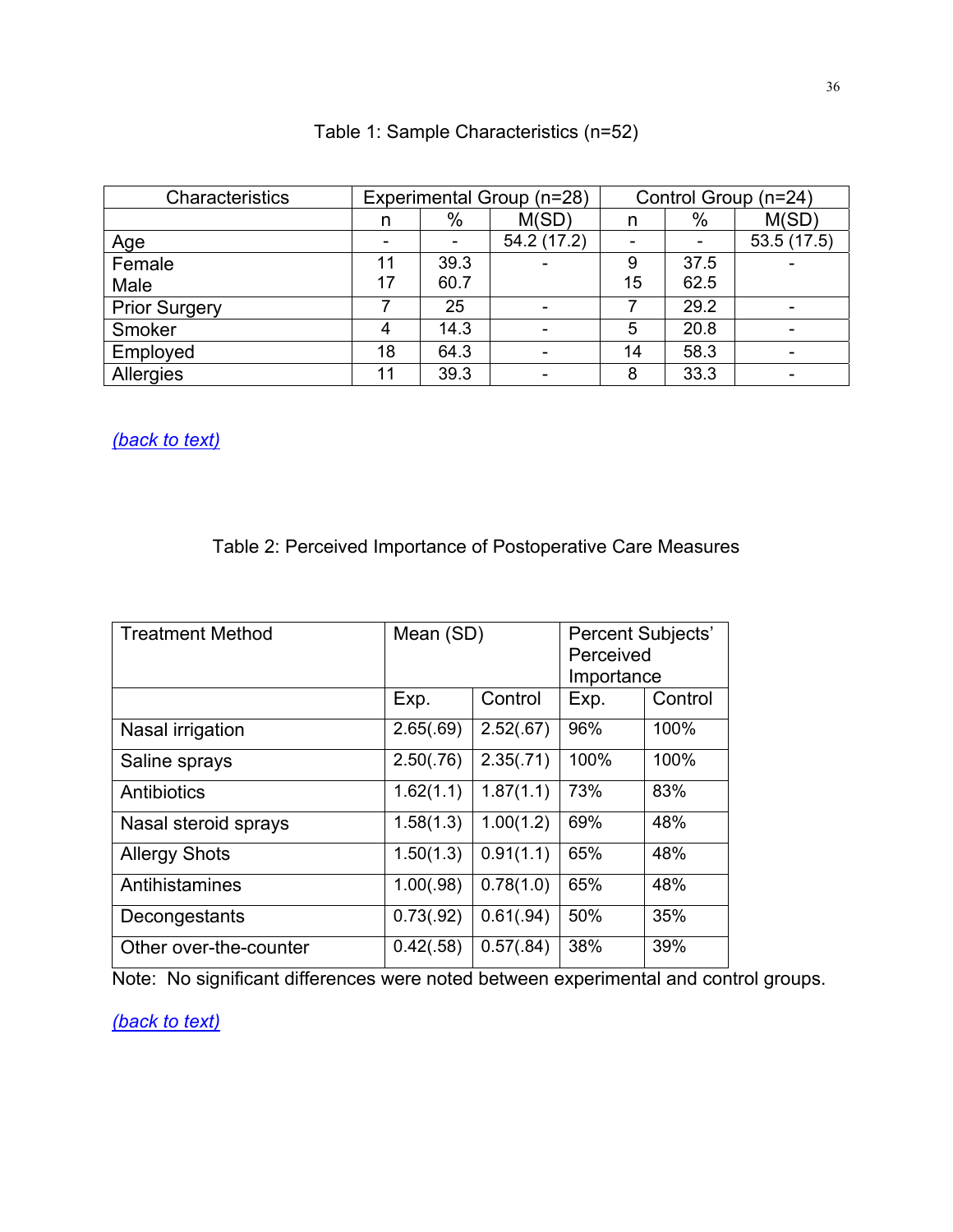|                        |              | <b>Preoperative Scores</b> | Postoperative |
|------------------------|--------------|----------------------------|---------------|
|                        |              | M(SD)                      | <b>Scores</b> |
|                        |              |                            | M(SD)         |
|                        | Experimental | 11.5(7.2)                  | 8.0(6.9)      |
| <b>RSDI Functional</b> | Control      | 9.4(6.7)                   | 7.8(5.6)      |
|                        | Experimental | 10.8(6.8)                  | 7.8(7.4)      |
| <b>RSDI Emotional</b>  | Control      | 9.2(6.2)                   | 6.8(6.6)      |
|                        | Experimental | 16.1(7.0)                  | 11.1(8.4)     |
| <b>RSDI Physical</b>   | Control      | 14.1(6.8)                  | 12.8(8.1)     |

## Table 3: Means and Standard Deviations for Subscales of the RSDI

# *(back to text)*

## Table 4: Mean Ratings of Surgical Site Preoperatively and Postoperatively for Experimental and Control Group

|              |     | Nasal Drainage |            | Nasal Edema        |     | <b>Nasal Crusting</b> |            |     | Obstruction |     |                  |        |
|--------------|-----|----------------|------------|--------------------|-----|-----------------------|------------|-----|-------------|-----|------------------|--------|
|              | Pre |                |            | Pre                |     |                       | Pre        |     |             | Pre |                  |        |
|              |     | wk             | mo         |                    | wk  | mo                    |            | wk  | mo          |     | wk               | mo     |
| Experimental | 2.5 | 2.0            | $1.7*$     | $\sim$<br>റ<br>ں ۔ | .   | $.4^*$                |            | 2.4 | $1.6*$      | 2.6 | .8               | $1.3*$ |
| Control      | າາ  |                | $17*$<br>. | ົດ ດ               | 2.0 | $.5^*$                | ີ<br>. . ٻ | 2.6 | $.5^*$      | 2.8 | C<br><u>. . </u> | $1.4*$ |

Note: Time Effect *p* < 0.0001. No significant differences were noted between experimental and control groups.

*(back to text)*